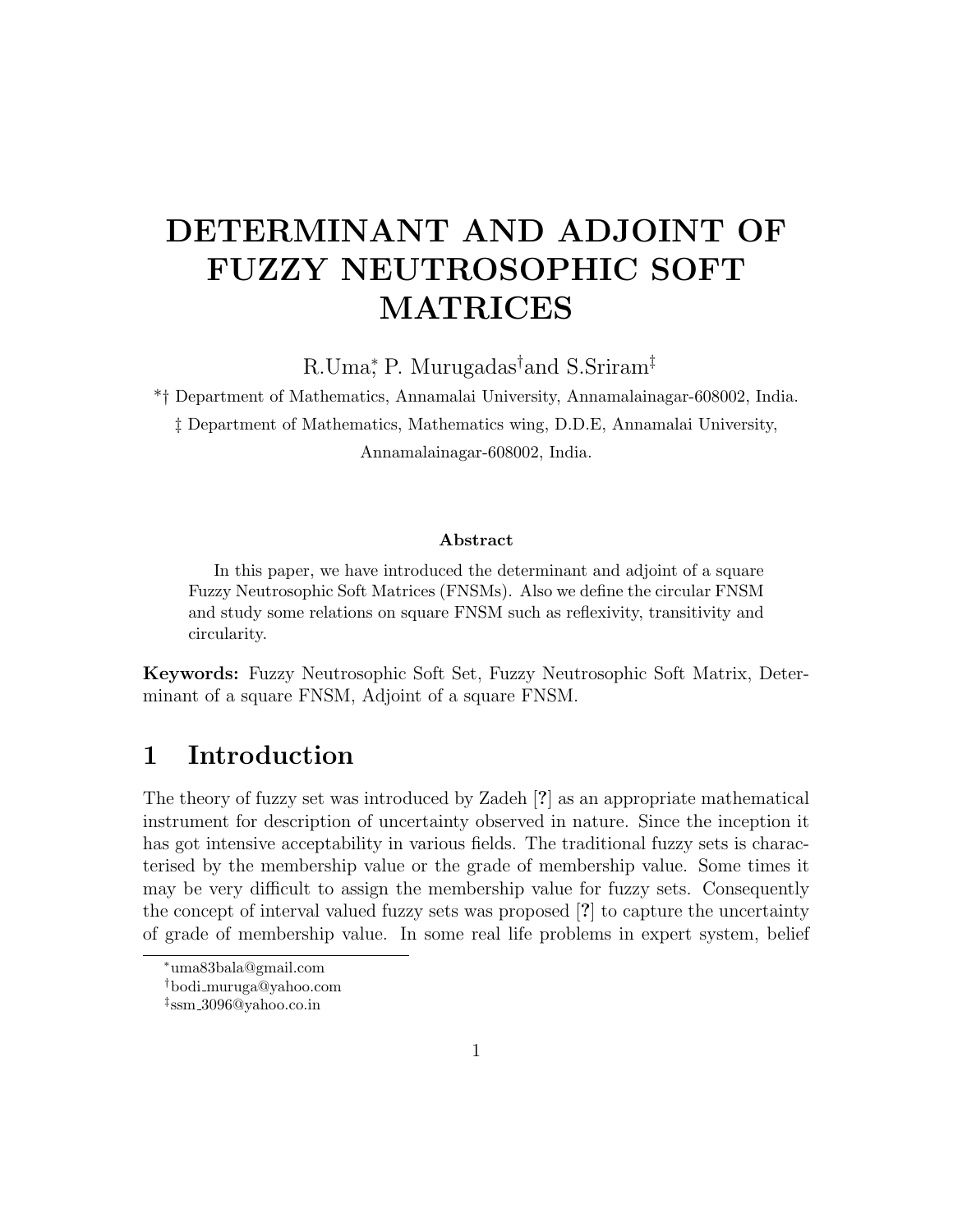system, information fusion and so on, we must consider the truth membership as well as the falsity-membership for proper description of an object in uncertain, ambiguous environment. Neither the fuzzy sets nor the interval valued fuzzy sets is appropriate for such a situation. Intuitionistic fuzzy sets introduced by Atanassov [?] is appropriate for such a situation. The intuitionistic fuzzy sets can only handle the incomplete information considering both the truth membership (or simply membership) and falsity-membership (or non membership) values. It does not handle the indeterminate and inconsistent information which exists in belief system.

Smarandache [?] introduced the concept of neutrosophic set which is a Mathematical tool for handling problems involving imprecise, indeterminacy and inconsistent data. The concept of soft set theory was introduced by Molodtsov [?] in 1999, it is a new approach for modeling vagueness and uncertainty. Soft set theory has a rich potential for applications in several directions, few of which had been shown by Molodtsov in his pioneer work. It is well known that the matrix formulation of a Mathematical formula gives extra advantages to handle the problem. The classical matrix theory cannot solve the problems involving various types of uncertainities. That type of problems are solved by using fuzzy matrix[?]. Fuzzy matrix has been proposed to represent fuzzy relation in a system based on fuzzy set theory, Ovehinnikov [?].

Fuzzy matrices play an important role in Science and Technology. Kim [?, ?, ?] has explored some important result on the determinant of a square matrix. In Yong Yang and Chenli Ji [?], introduced a matrix representation of soft set and applied it in decision making problems. Rajarajeswari and Dhanalakshmi [?] introduced fuzzy soft matrix and its application in Medical diagnosis. Sumathi and Arockiarani [?] introduced new operations on fuzzy neutrosophic soft matrices. Mamouni Dhar [?] et al., have also defined Neutrosophic fuzzy matrices and studied about square neutrosophic fuzzy matrices. In this article our main intention is to define determinant and adjoint of FNSMs. Furthermore, efforts have been made to establish some properties with the help of the new introduced definition of determinant of square FNSMs. In section 1 we have introduced determinant of two types FNSM and its properties. In section 2, the definition of adjoint of FNSM is given and some related Theorems are asserted.

#### 2 preliminaries

**Definition 2.1.** [?] Let U be an initial universe set and E be a set of parameters. Let  $P(U)$  denotes the power set of U. Consider a nonempty set  $A, A \subset E$ . A pair  $(F, A)$  is called a soft set over U, where F is a mapping given by  $F: A \rightarrow P(U)$ .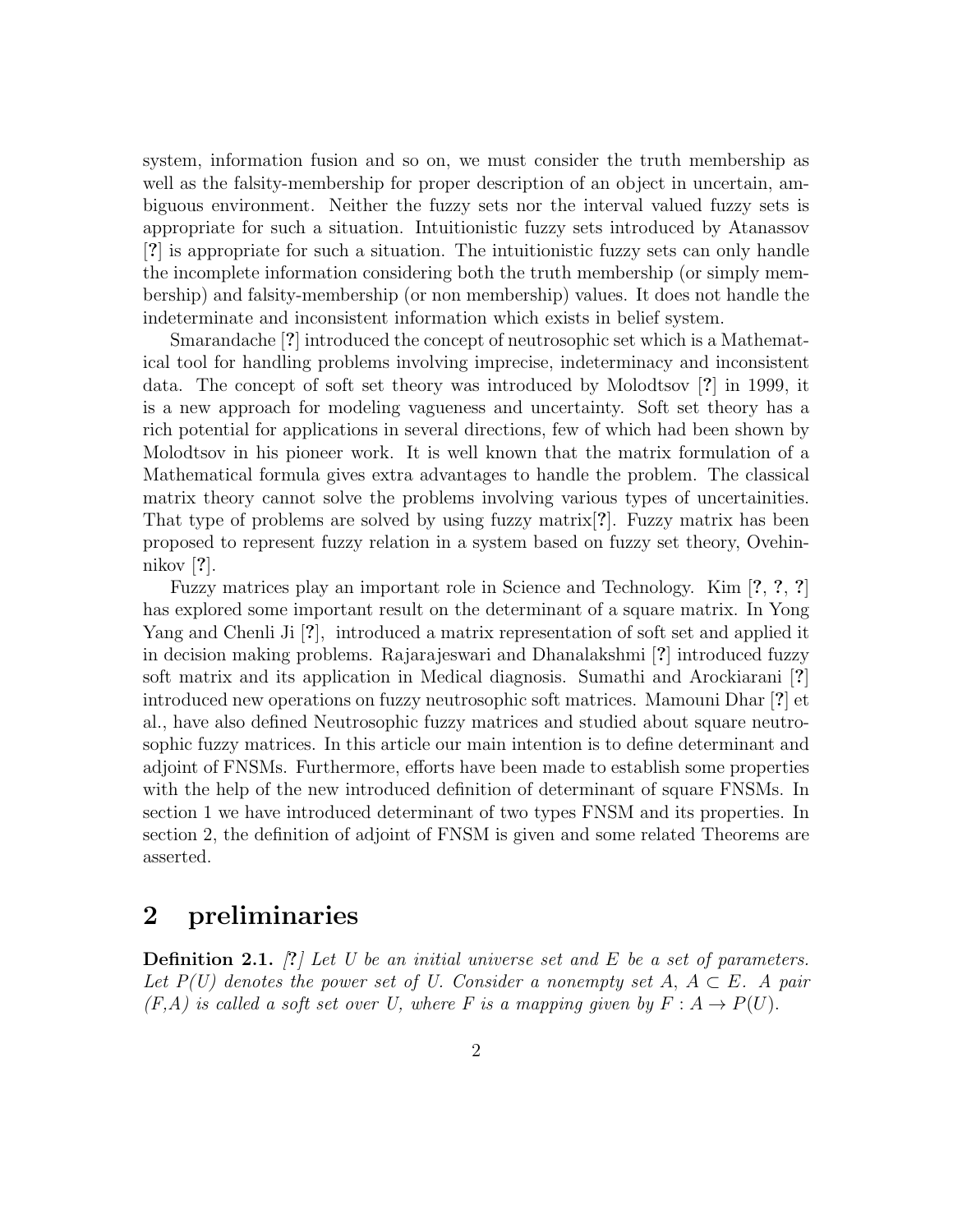**Definition 2.2.** [?] Let U be an initial universe set and E be a set of parameters. Consider a non empty set A,  $A \subseteq E$ . Let  $P(U)$  denotes the set of all fuzzy neutrosophic sets of U. The collection  $(F, A)$  is termed to be the Fuzzy Neutrosophic Soft Set (FNSS) over U, Where F is a mapping given by  $F: A \rightarrow P(U)$ . Hereafter we simply consider A as FNSM over U instead of  $(F, A)$ .

**Definition 2.3.** [?] A neutrosophic set A on the universe of discourse X is defined as  $A = \{ \langle x, T_A(x), I_A(x), F_A(x) \rangle, x \in X \}$ , where  $T, I, F: X \rightarrow ]-0, 1^+[$  and  $-0 \leq T_A(x) + I_A(x) + F_A(x) \leq 3^+ \dots (1)$ 

From philosophical point of view the neutrosophic set takes the value from real standard or non-standard subsets of  $\vert \bar{=}0,1^+ \vert$ . But in real life application especially in scientific and Engineering problems it is difficult to use neutrosophic set with value from real standard or non-standard subset of  $\vert \bar{=}0,1^+ \vert$  . Hence we consider the neutrosophic set which takes the value from the subset of [0, 1]. Therefore we can rewrite the equation (1) as

 $0 \leq T_A(x) + I_A(x) + F_A(x) \leq 3.$ 

In short an element  $\tilde{a}$  in the neutrosophic set A, can be written as  $\tilde{a} = \langle a^T, a^I, a^F \rangle$ , where  $a^T$  denotes degree of truth,  $a^I$  denotes degree of indeterminacy,  $a^F$  denotes degree of falsity such that  $0 \le a^T + a^I + a^F \le 3$ .

**Example 2.4.** Assume that the universe of discourse  $X = \{x_1, x_2, x_3\}$ , where  $x_1, x_2$ , and  $x_3$  characterises the quality, relaibility, and the price of the objects. It may be further assumed that the values of  $\{x_1, x_2, x_3\}$  are in [0, 1] and they are obtained from some investigations of some experts. The experts may impose their opinion in three components viz; the degree of goodness, the degree of indeterminacy and the degree of poorness to explain the characteristics of the objects. Suppose  $A$  is a Neutrosophic Set  $(NS)$  of X, such that

 $A = \{\langle x_1, 0.4, 0.5, 0.3 \rangle, \langle x_2, 0.7, 0.2, 0.4 \rangle, \langle x_3, 0.8, 0.3, 0.4 \rangle\}$ , where for  $x_1$  the degree of goodness of quality is 0.4 , degree of indeterminacy of quality is 0.5 and degree of falsity of quality is 0.3 etc..

Let  $\mathcal{F}_{m\times n}$  denotes FNSM of order  $m \times n$  and  $\mathcal{F}_n$  denotes FNSM of order  $n \times n$ . Operations on FNSM of type-I are defined as follows.

**Definition 2.5.** [?] Let  $A = (\langle a_{ij}^T, a_{ij}^I, a_{ij}^F \rangle), B = (\langle b_{ij}^T, b_{ij}^I, b_{ij}^F \rangle) \in \mathcal{F}_{m \times n}$ . The componentwise addition and componentwise multiplication is defined as  $A \oplus B = ( \sup \{a_{ij}^T, b_{ij}^T\}, \sup \{a_{ij}^I, b_{ij}^I\}, \inf \{a_{ij}^F, b_{ij}^F\}).$  $A \odot B = (inf\{a_{ij}^T, \dot{b}_{ij}^T\}, \quad inf\{a_{ij}^I, b_{ij}^I\}, \quad supp\{a_{ij}^F, \dot{b}_{ij}^F\}).$ 

**Definition 2.6.** [?] Let  $A \in \mathcal{F}_{m \times n}$ ,  $B \in \mathcal{F}_{n \times p}$ , the composition of A and B is defined as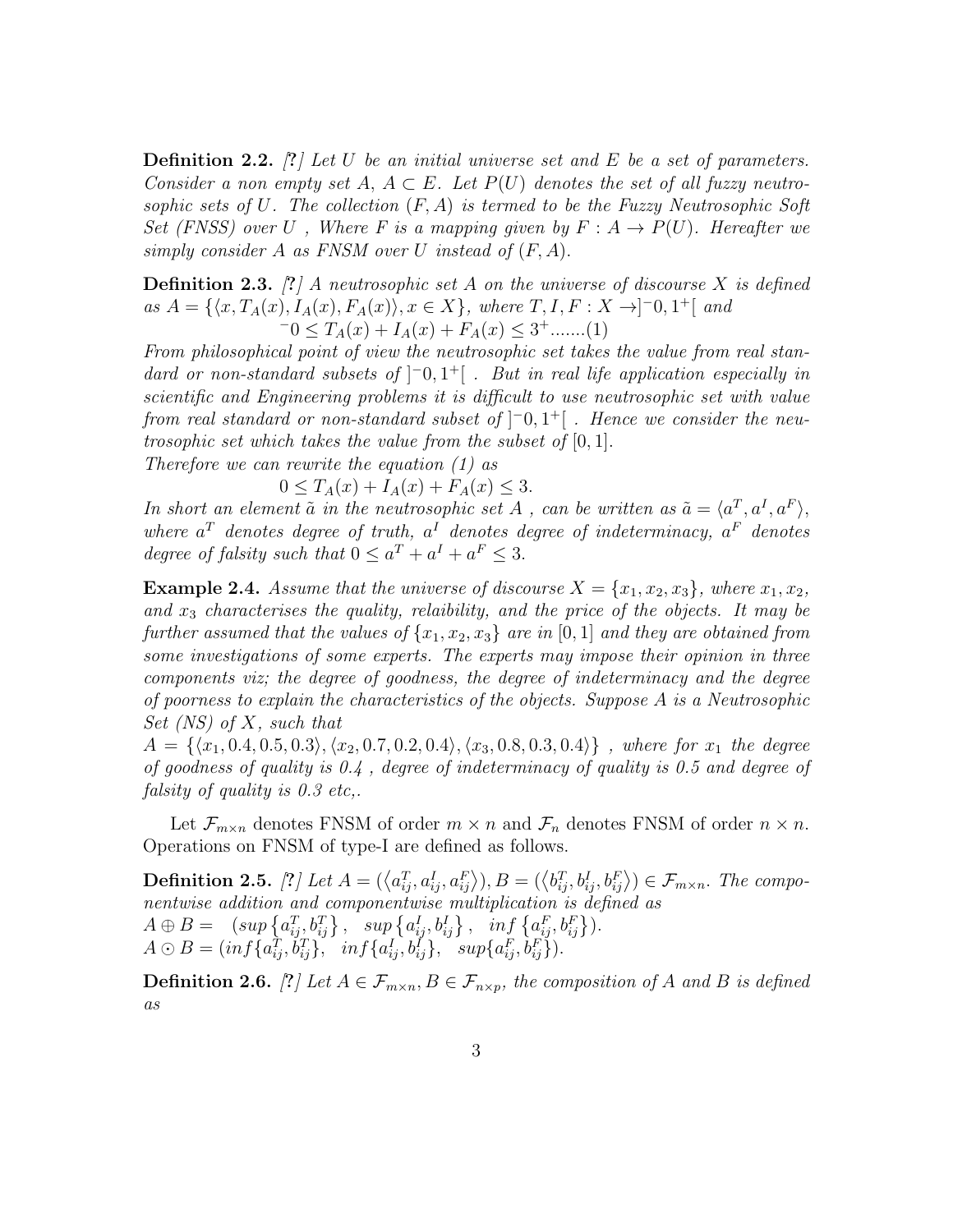$$
A \circ B = \left( \sum_{k=1}^{n} (a_{ik}^{T} \wedge b_{kj}^{T}), \sum_{k=1}^{n} (a_{ik}^{T} \wedge b_{kj}^{T}), \sum_{k=1}^{n} (a_{ik}^{F} \vee b_{kj}^{F}) \right)
$$

equivalently we can write the same as

$$
= \left(\bigvee_{k=1}^n (a_{ik}^T \wedge b_{kj}^T), \quad \bigvee_{k=1}^n (a_{ik}^I \wedge b_{kj}^I), \quad \bigwedge_{k=1}^n (a_{ik}^F \vee b_{kj}^F)\right).
$$

The product  $A \circ B$  is defined if and only if the number of columns of A is same as the number of rows of  $B$ . A and  $B$  are said to be conformable for multiplication. We shall use  $AB$  instead of  $A \circ B$ .

**Definition 2.7.** [?] Let  $A = (\langle a_{ij}^T, a_{ij}^L, a_{ij}^F \rangle)$  and  $c \in \mathcal{F} = [0, 1]$ . Define the fuzzy neutrosophic scalar multiplication as  $cA = (\langle inf\{c, a_{ij}^T\}, inf\{c, a_{ij}^I\}, sup\{c, a_{ij}^F\}\rangle)$  $\in \mathcal{F}_{m \times n}$ .

For the universal matrix  $J_1$ , by the definition 2.5,  $cJ_1 = inf(c \odot (1, 1, 0)) = (\langle inf\{c, 1\}, inf\{c, 1\}, supp\{c, 0\}) \rangle = (\langle c, c, c \rangle)$ is the constant matrix all of whose entries are c. Further under componentwise multiplication  $cJ_1 \odot A = (\langle c, c, c \rangle) \odot (\langle a_{ij}^T, a_{ij}^T, a_{ij}^F \rangle)$  $= (\langle min\{c, a_{ij}^T\}, min\{c, a_{ij}^I\}, max\{c, a_{ij}^F\} \rangle )$  $= cA$  .......(2)

**Definition 2.8.** If  $A = (a_{ij}) \in \mathcal{F}_{m \times n}$ , where  $(a_{ij}) = (\langle a_{ij}^T, a_{ij}^T, a_{ij}^F \rangle)$ , then  $A^c = (b_{ij})_{m \times n}$  where  $(b_{ij}) = (\langle a_{ij}^F, 1 - a_{ij}^I, a_{ij}^T \rangle)$ , is the complement of A.

**Definition 2.9.** [?] The  $n \times m$  Zero matrix  $O_1$  is the matrix all of whose entries are of the form  $\langle 0, 0, 1 \rangle$ .

The  $n \times n$  identity matrix  $\mathcal{I}_1$  is the matrix  $\mathcal{I}_1$  =  $\int \langle 1, 1, 0 \rangle \quad \text{if} \quad i = j$  $\langle 0, 0, 1 \rangle$  if  $i \neq j$ 

The  $n \times m$  universal matrix  $\mathcal{J}_1$  is the matrix all of whose entries are of the form  $\langle 1, 1, 0 \rangle$ .

Operations on FNSM of type-II are defined as follows.

**Definition 2.10.** [?] Let  $A = (a_{ij}^T, a_{ij}^I, a_{ij}^F), B = (b_{ij}^T, b_{ij}^I, b_{ij}^F) \in \mathcal{F}_{m \times n}$ , the componentwise addition and componentwise multiplication is defined as  $A \oplus B = \left( \left\langle \sup \{a_{ij}^T, b_{ij}^T\} \right\rangle, \quad \inf \left\{a_{ij}^I, b_{ij}^I\right\}, \quad \inf \left\{a_{ij}^F, b_{ij}^F\right\} \right\rangle.$  $A \odot B = (\langle \inf \{a_{ij}^T, b_{ij}^T\}, \sup \{a_{ij}^T, b_{ij}^T\}, \sup \{a_{ij}^T, b_{ij}^T\} \rangle).$ 

Analogous to FNSM of type-I we can define FNSM of type -II in the following way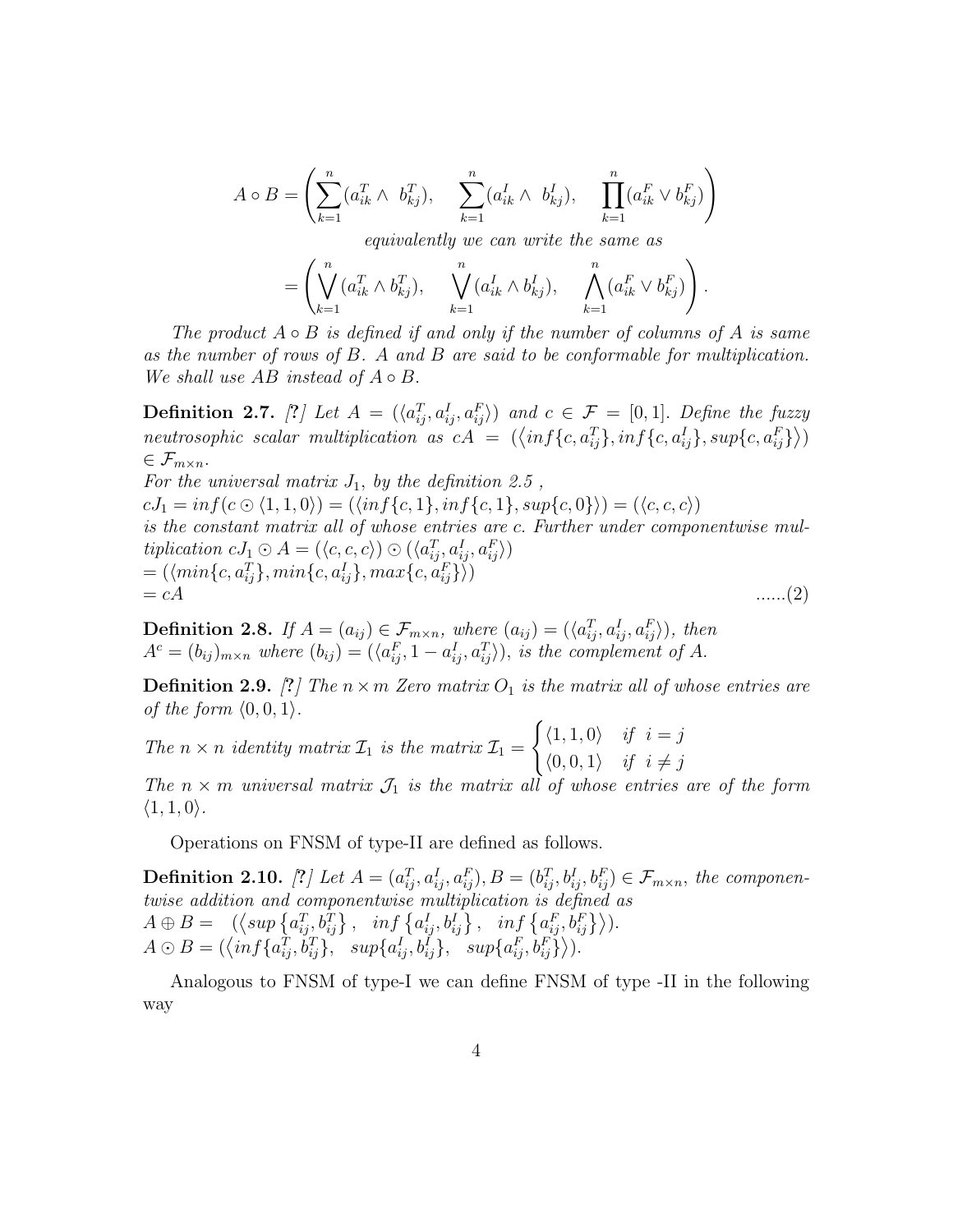$\textbf{Definition 2.11.} \; [?) \; Let \: A = (\langle a_{ij}^T, a_{ij}^I, a_{ij}^F \rangle) = (a_{ij}) \in \mathcal{F}_{m \times n} \; and \: B = (\langle b_{ij}^T, b_{ij}^I, b_{ij}^F \rangle) =$  $(b_{ij}) \in \mathcal{F}_{n \times p}$  the product of A and B is defined as

$$
A*B=\left(\sum_{k=1}^n\left\langle a_{ik}^T\wedge\ b_{kj}^T\right\rangle,\quad \ \prod_{k=1}^n\left\langle a_{ik}^I\vee\ b_{kj}^I\right\rangle,\quad \ \prod_{k=1}^n\left\langle a_{ik}^F\vee b_{kj}^F\right\rangle\right)
$$

equivalently we can write the same as

$$
= \left( \bigvee_{k=1}^{n} \left\langle a_{ik}^{T} \wedge b_{kj}^{T} \right\rangle, \quad \bigwedge_{k=1}^{n} \left\langle a_{ik}^{I} \vee b_{kj}^{I} \right\rangle, \quad \bigwedge_{k=1}^{n} \left\langle a_{ik}^{F} \vee b_{kj}^{F} \right\rangle \right).
$$

the product  $A * B$  is defined if and only if the number of columns of A is same as the number of rows of B. A and B are said to be conformable for multiplication.

**Definition 2.12.** [?] The  $n \times m$  Zero matrix  $O_2$  is the matrix all of whose entries are of the form  $\langle 0, 1, 1 \rangle$ . The  $n \times n$  identity matrix  $\mathcal{I}_2$  is the matrix  $= \begin{cases} \langle 1, 0, 0 \rangle & \text{if } i = j \end{cases}$  $\langle 0, 1, 1 \rangle$  if  $i \neq j$ 

The  $n \times m$  universal matrix  $\mathcal{J}_2$  is the matrix all of whose entries are of the form  $\langle 1, 0, 0 \rangle$ .

**Definition 2.13.** [?] Let  $A = (\langle a_{ij}^T, a_{ij}^I, a_{ij}^F \rangle)$  and  $c \in \mathcal{F}$ , then the fuzzy neutrosophic scalar multiplication is defined by  $cA = (inf{c, a_{ij}^T}, sup{c, a_{ij}^I}, supp{c, a_{ij}^F})$ 

Proposition 2.14. [?] If  $A \leq B$ , then  $AC \leq BC$ .

#### 3 The determinant and adjoint of FNSM of type-I

**Definition 3.1.** The determinant |A| of  $n \times n$  FNSM  $A = (\langle a_{ij}^T, a_{ij}^I, a_{ij}^F \rangle)$  is defined as follows  $|A| = \langle \ \}$  $\sigma{\in}S_n$  $a_{1\sigma(1)}^T \wedge ... \wedge a_{n\sigma(n)}^T$ ,  $\vee$  $\sigma{\in}S_n$  $a_{1\sigma(1)}^I \wedge ... \wedge a_{n\sigma(n)}^I$ ,  $\wedge$  $\sigma{\in}S_n$  $a_{1\sigma(1)}^F \vee \ldots \vee a_{n\sigma(n)}^F$ where  $S_n$  denotes the symmetric group of all permutations of the indices  $(1, 2, ...n)$ .

**Example 3.2.** Let  $A = (\langle a_{ij}^T, a_{ij}^I, a_{ij}^F \rangle)$  be a FNSM such that  $A =$  $\begin{bmatrix} (0.5, 0.3, 0.4) & (0.6, 0.7, 0.8) \\ (0.9, 0.6, 0.7) & (0.5, 0.6, 0.7) \end{bmatrix}$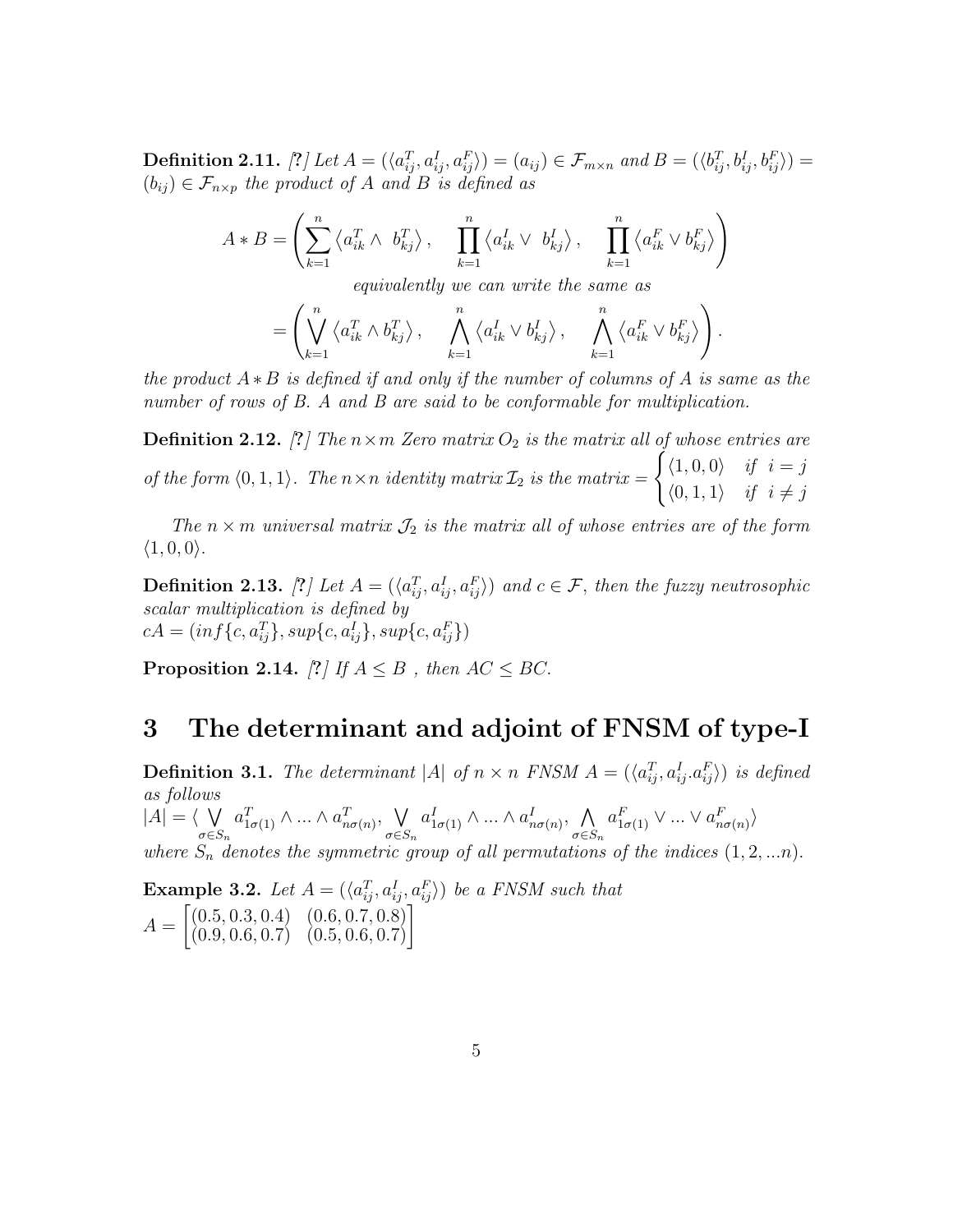$$
|A| = (\langle 0.5, 0.3, 0.4 \rangle \land \langle 0.5, 0.6, 0.7 \rangle) \lor (\langle 0.6, 0.7, 0.8 \rangle \land \langle 0.9, 0.6, 0.7 \rangle)
$$
  
=  $\langle 0.5, 0.3, 0.7 \rangle \lor \langle 0.6, 0.6, 0.8 \rangle$   
=  $\langle 0.6, 0.6, 0.7 \rangle$ 

**Theorem 3.3.** If a FNSM B is obtained from an  $n \times n$  FNSM  $A = (\langle a_{ij}^T, a_{ij}^I, a_{ij}^F \rangle)$ by multiplying the  $i - th$  row of  $A$   $(i - th$  column) by  $k \in [0, 1]$ , then  $B = k |A|$ .

*Proof.* Suppose that  $B = (\langle b_{ij}^T, b_{ij}^I, b_{ij}^F \rangle)$ , then

$$
|B| = \langle \bigvee_{\sigma \in S_n} b_{1\sigma(1)}^T \wedge \ldots \wedge b_{n\sigma(n)}^T, \bigvee_{\sigma \in S_n} b_{1\sigma(1)}^I \wedge \ldots \wedge b_{n\sigma(n)}^I, \bigwedge_{\sigma \in S_n} b_{1\sigma(1)}^F \vee \ldots \vee b_{n\sigma(n)}^F \rangle
$$
  
\n
$$
= \langle \bigvee_{\sigma \in S_n} a_{1\sigma(1)}^T \wedge \ldots \wedge k \ a_{i\sigma(i)} \wedge \ldots \wedge a_{n\sigma(n)}^T, \bigvee_{\sigma \in S_n} a_{1\sigma(1)}^I \wedge \ldots \wedge \wedge k \ a_{i\sigma(i)}^I \ldots \wedge \ldots a_{n\sigma(n)}^I, \bigwedge_{\sigma \in S_n} a_{1\sigma(1)}^F \vee \ldots \vee k \ a_{i\sigma(i)}^F \ldots a_{n\sigma(n)}^F \rangle
$$
  
\n
$$
= \langle k \bigvee_{\sigma \in S_n} a_{1\sigma(1)}^T \wedge \ldots \wedge a_{n\sigma(n)}^T, k \bigvee_{\sigma \in S_n} a_{1\sigma(1)}^I \wedge \ldots \wedge a_{n\sigma(n)}^I, k \wedge_{\sigma \in S_n} a_{1\sigma(1)}^F \vee \ldots \vee a_{n\sigma(n)}^F \rangle
$$
  
\n
$$
= k \langle a_{ij}^T, a_{ij}^T, a_{ij}^T, a_{ij}^F \rangle
$$
  
\n
$$
= k |A|.
$$

**Theorem 3.4.** Let  $A = (\langle a_{ij}^T, a_{ij}^I, a_{ij}^F \rangle)$  be an  $n \times n$  FNSM then  $det(PA) = det(A)$  $det(AP)$ , where P is a permutation FNSM which is obtained from the identity FNSM by interchanging row i and row j.

*Proof.* Let  $A = (\langle c_{ij}^T, c_{ij}^I, c_{ij}^F \rangle)$ . Then for any  $i, j$ , the  $i - th(j - th)$  row of PA is the  $j - th(i - th$  respectively) row of A.

Infact,  $P$  is a permutation FNSM which is generated by a permutation  $\begin{bmatrix} i & j \\ j & i \end{bmatrix}$ . Since, for any permutation  $\sigma \in S_n$ ,<br> $\begin{bmatrix} i & j \\ j & i \end{bmatrix}_{\sigma} = \zeta \in S_n$ ,  $|PA|=\langle V$  $\sigma \in S_n$  $c_{1\sigma(1)}^T \wedge ... \wedge c_{n\sigma(n)}^T$ ,  $\vee$  $\sigma \in S_n$  $c^I_{1\sigma(1)} \wedge ... \wedge c^I_{n\sigma(n)}, \wedge$  $\sigma \in S_n$  $c^F_{1\sigma(1)} \vee \ldots \vee c^F_{n\sigma(n)}$  $= \langle V \rangle$  $\zeta$ ∈ $S_n$  $a_{1\zeta(1)}^T \wedge ... \wedge a_{n\zeta(n)}^T$ ,  $\bigvee$  $\zeta$ ∈ $S_n$  $a_{1\zeta(1)}^I \wedge ... \wedge a_{n\zeta(n)}^I$ ,  $\wedge$  $\zeta{\in}S_n$  $a_{1\zeta(1)}^F \vee \ldots \vee a_{n\zeta(n)}^F$  $= |A|$ .

The case of  $AP$  is similar to the above proof.

 $\Box$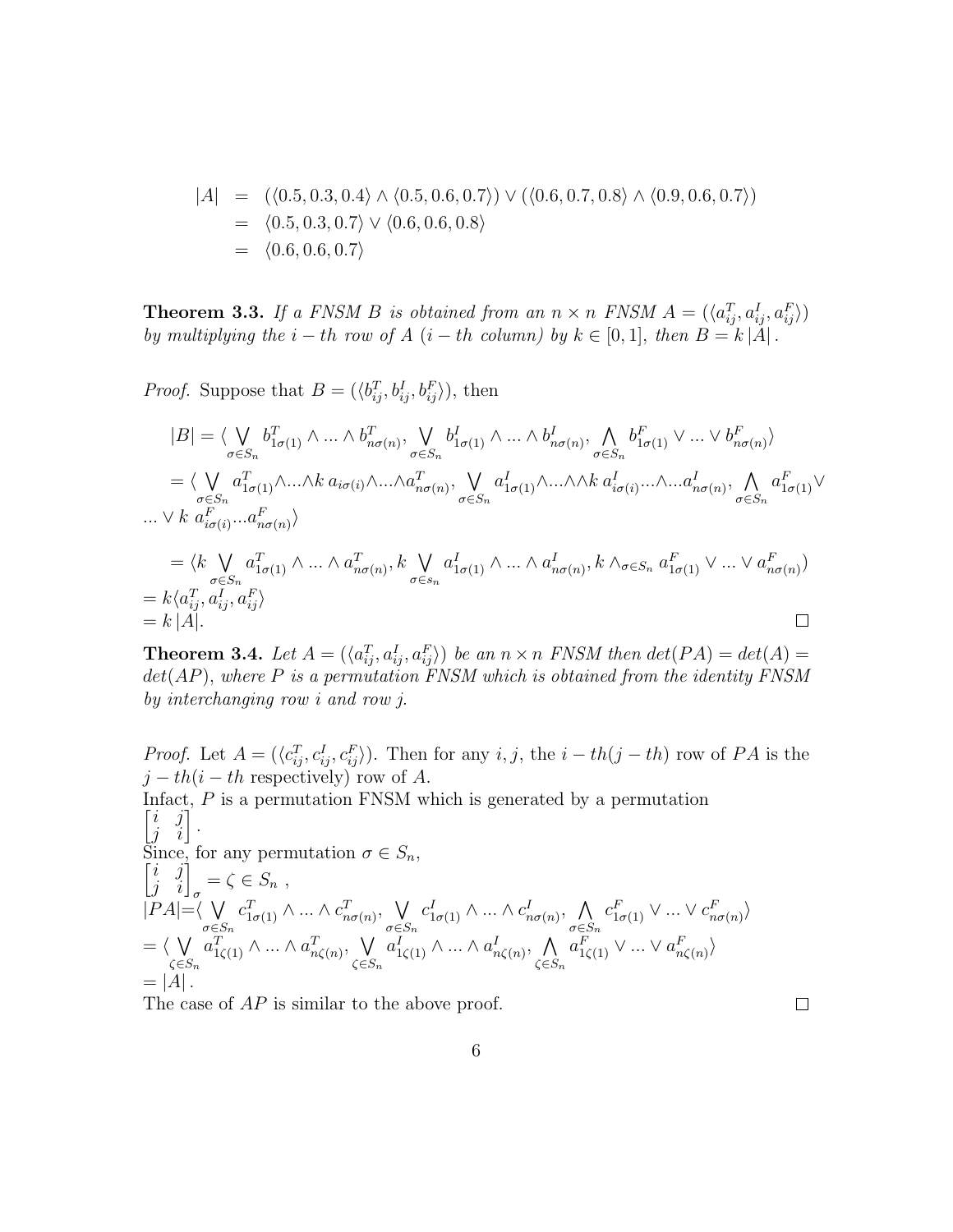**Definition 3.5.** Let  $A = (\langle a_{ij}^T, a_{ij}^I, a_{ij}^F \rangle)$ , be a  $m \times n$  FNSM then the transpose of A is defined by,  $A^T = (\langle a_{ji}^T, a_{ji}^I, a_{ji}^F \rangle)$ .

**Theorem 3.6.** Let  $A = (\langle a_{ij}^T, a_{ij}^I, a_{ij}^F \rangle)$  be a FNSM then  $det(A) = det(A^T)$ , where  $A<sup>T</sup>$  denotes the transpose of  $A$ .

*Proof.* Let  $A^T = (\langle b_{ij}^T, b_{ij}^I, b_{ij}^F \rangle)$ . Since each permutation  $\sigma$  is one -to-one function, we have  $|A^T| = \langle \bigvee_{\sigma \in S}$  $\sigma{\in}S_n$  $b_{1\sigma(1)}^T \wedge ... \wedge b_{n\sigma(n)}^T$ ,  $\vee$  $\sigma{\in}S_n$  $b^I_{1\sigma(1)} \wedge ... \wedge b^I_{n\sigma(n)}, \wedge$  $\sigma{\in}S_n$  $b_{1\sigma(1)}^F \vee \ldots \vee b_{n\sigma(n)}^F$  $= \langle V \rangle$  $\sigma{\in}S_n$  $a_{\sigma(1)1}^T \wedge ... \wedge a_{\sigma(n)n}^T$ ,  $\vee$  $\sigma{\in}S_n$  $a_{\sigma(1)1}^I \wedge ... \wedge a_{\sigma(n)n}^I$ ,  $\wedge$  $\sigma{\in}S_n$  $a_{\sigma(1)1}^F \vee \ldots \vee a_{\sigma(n)n}^F$  $= \langle V \rangle$  $\zeta$ ∈ $S_n$  $a_{1\zeta(1)}^T \wedge ... \wedge a_{n\zeta(n)}^T$ ,  $\bigvee$  $\zeta$ ∈ $S_n$  $a_{1\zeta(1)}^I \wedge ... \wedge a_{n\zeta(n)}^I$ ,  $\wedge$  $\zeta{\in}S_n$  $a_{1\zeta(1)}^F \vee \ldots \vee a_{n\zeta(n)}^F$ 

where the permutations  $\zeta$  is induced by the rearrangement of each  $\sigma$  in  $S_n$  $= |A|$ .

**Theorem 3.7.** Let  $A = (\langle a_{ij}^T, a_{ij}^T, i_j^T \rangle)$  be an  $n \times n$  FNSM. If A contains a zero row (column) then  $|A| = \langle 0, 0, 1 \rangle$ .

 $\Box$ 

*Proof.* Each term in |A| contains a factor of each row(column) and hence a factor of zero row (column). Thus each term of  $|A|$  is equal to zero, and consequently  $|A| = \langle 0, 0, 1 \rangle$ . Hence zero means element of the form  $\langle 0, 0, 1 \rangle$ .  $\Box$ 

**Theorem 3.8.** Let  $A = \langle (a_{ij}^T, a_{ij}^I, a_{ij}^F) \rangle$  be an  $n \times n$  FNSM, If A is triangular, then the determinant of  $A$ ,

$$
|A| = \left\langle \bigwedge_{1 \le i \le n} a_{ii}^T, \bigwedge_{1 \le i \le n} a_{ii}^I, \bigvee_{1 \le i \le n} a_{ii}^F \right\rangle
$$

*Proof.* Suppose that  $A = \langle (a_{ij}^T, a_{ij}^I, a_{ij}^F) \rangle$  is lower triangular. We consider the term of | $\mathcal{A}$ | that

 $t_{a^T} = \sqrt{ }$  $1 \leq i \leq n$  $a_{i\sigma(i)}, \quad t_{a^I} = \sqrt{\sqrt{\frac{a_i^I}{a_i^I}}}$  $1 \leq i \leq n$  $a_{i\sigma(i)}, \quad t_{a^F} = \sqrt{\frac{1}{n}}$  $1 \leq i \leq n$  $a_{i\sigma(i)}$ . Let  $\sigma(1) \neq 1$ . Then  $1 < \sigma(1)$  and so  $a_{1\sigma(1)}^T = 0, a_{1\sigma(1)}^T = 0, a_{1\sigma(1)}^F = 1$ . This means that  $t_{a}r = 0, t_{a}r = 0, t_{a}r = 1$ .

If  $\sigma(1) \neq 1$ . Now, let  $\sigma(1) = 1$  and  $\sigma(2) \neq 2$  then  $2 < \sigma(2)$  and  $a_{2\sigma(2)}^T = 0, a_{2\sigma(2)}^T = 1$  $0, a_{2\sigma(2)}^F = 1$ , and  $t_{a^T} = 0, t_{a^T} = 0, t_{a^F} = 1$ , This means that  $t_{a^T} = 0, t_{a^T} = 0, t_{a^F} = 1$ , if  $\sigma(1) \neq 1$  or  $\sigma(2) \neq 2$ .

Therefore, in this method, we know that each of terms  $t_{a^T}, t_{a^I}, t_{a^F}$ , for  $\sigma(1) \neq$  $1, \sigma(2) \neq 2...\sigma(n) \neq n$  must be zero, zero, one respectively, Consequently,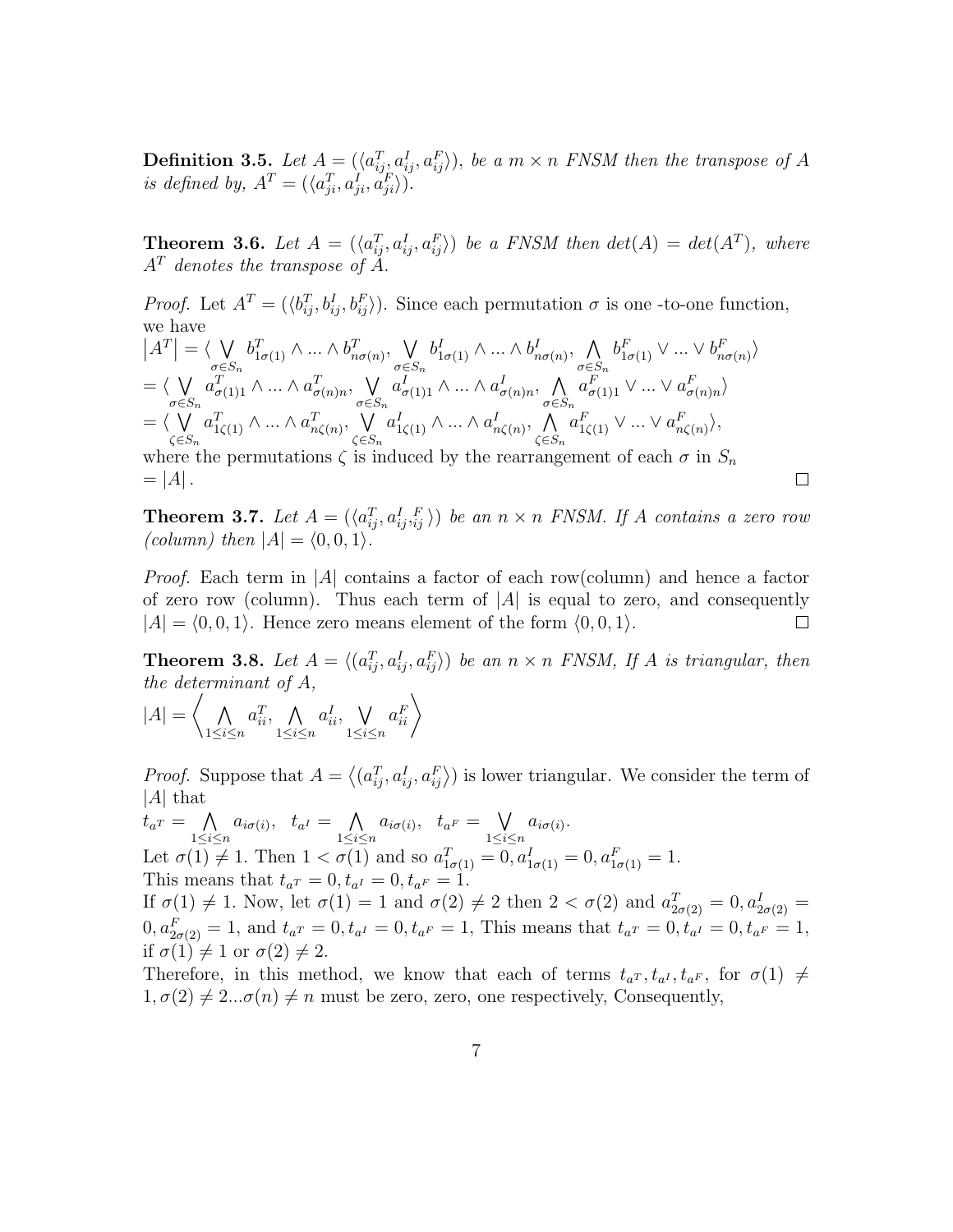$$
|A| = \left( \langle \bigwedge_{1 \leq i \leq n} a_{ii}^T, \bigwedge_{1 \leq i \leq n} a_{ii}^I, \bigvee_{1 \leq i \leq n} a_{ii}^F \rangle \right).
$$

The following theorem is evident from the definition of determinant of FNSM.

**Theorem 3.9.** Let A and B be two FNSM. Then  $|AB| > |A||B|$ .

### 4 The Adjoint of FNSM

**Definition 4.1.** The adjoint of an  $n \times n$  FNSM A denoted by adjA, is defined as follows  $b_{ij} = |A_{ji}|$  is the determinant of the  $(n-1) \times (n-1)$  FNSM formed by deleting row *j* and column *i* from *A* and  $B = adjA$ .

**Remark 4.2.** We can write the element  $b_{ij}$  of  $adj A = B = (b_{ij})$  as follows:  $b_{ij} = \sum$  $\pi \in S_{n_j n_i}$ ∏  $t \in n_j$  $\left\langle a_{t\pi(t)}^{T},a_{t\pi(t)}^{I},a_{t\pi(t)}^{F}\right\rangle$ where  $n_j = \{1, 2, 3,...n\} \setminus \{j\}$  and  $S_{n_j n_i}$  is the set of all permutation of set  $n_j$  over the set  $n_i$ .

**Example 4.3.** Let 
$$
A = \begin{bmatrix} \langle 0.2, 0.5, 0 \rangle & \langle 0.2, 0.3, 0.5 \rangle \\ \langle 0.6, 0.2, 0.3 \rangle & \langle 0.6, 0.7, 0.3 \rangle \end{bmatrix}
$$
,  
then  $adj A = \begin{bmatrix} A_{11} & A_{21} \\ A_{12} & A_{22} \end{bmatrix}$   
 $A_{11} = \langle 0.6, 0.7, 0.3 \rangle$   
 $A_{12} = \langle 0.6, 0.2, 0.3 \rangle$   
 $A_{21} = \langle 0.2, 0.3, 0.5 \rangle$   
 $A_{22} = \langle 0.2, 0.5, 0 \rangle$   
 $adj A = \begin{bmatrix} \langle 0.6, 0.7, 0.3 \rangle & \langle 0.2, 0.3, 0.5 \rangle \\ \langle 0.6, 0.2, 0.3 \rangle & \langle 0.2, 0.5, 0 \rangle \end{bmatrix}$ 

**Proposition 4.4.** For  $n \times n$  FNSM A and B we have the following 1.  $A \leq B$  implies  $adj A \leq adj B$ , 2.  $adjA + adjB \leq adj(A + B)$ , 3.  $adjA^T = (adjA)^T$ . *Proof.* (i) Let  $C = adj A$  and  $D = adj B$ . That is  $c_{ij} = \sum$  $\pi$ ∈ $S_{n_j n_i}$ ∏  $t \in n_j$  $\langle a_{t\pi(t)}^T, a_{t\pi(t)}^I, a_{t\pi(t)}^F \rangle$  and  $d_{ij} = \sum$  $\pi \in S_{n_j n_i}$ ∏  $t \in n_j$  $\langle b_{t\pi(t)}^T, b_{t\pi(t)}^I, b_{t\pi(t)}^F \rangle$ .

 $\Box$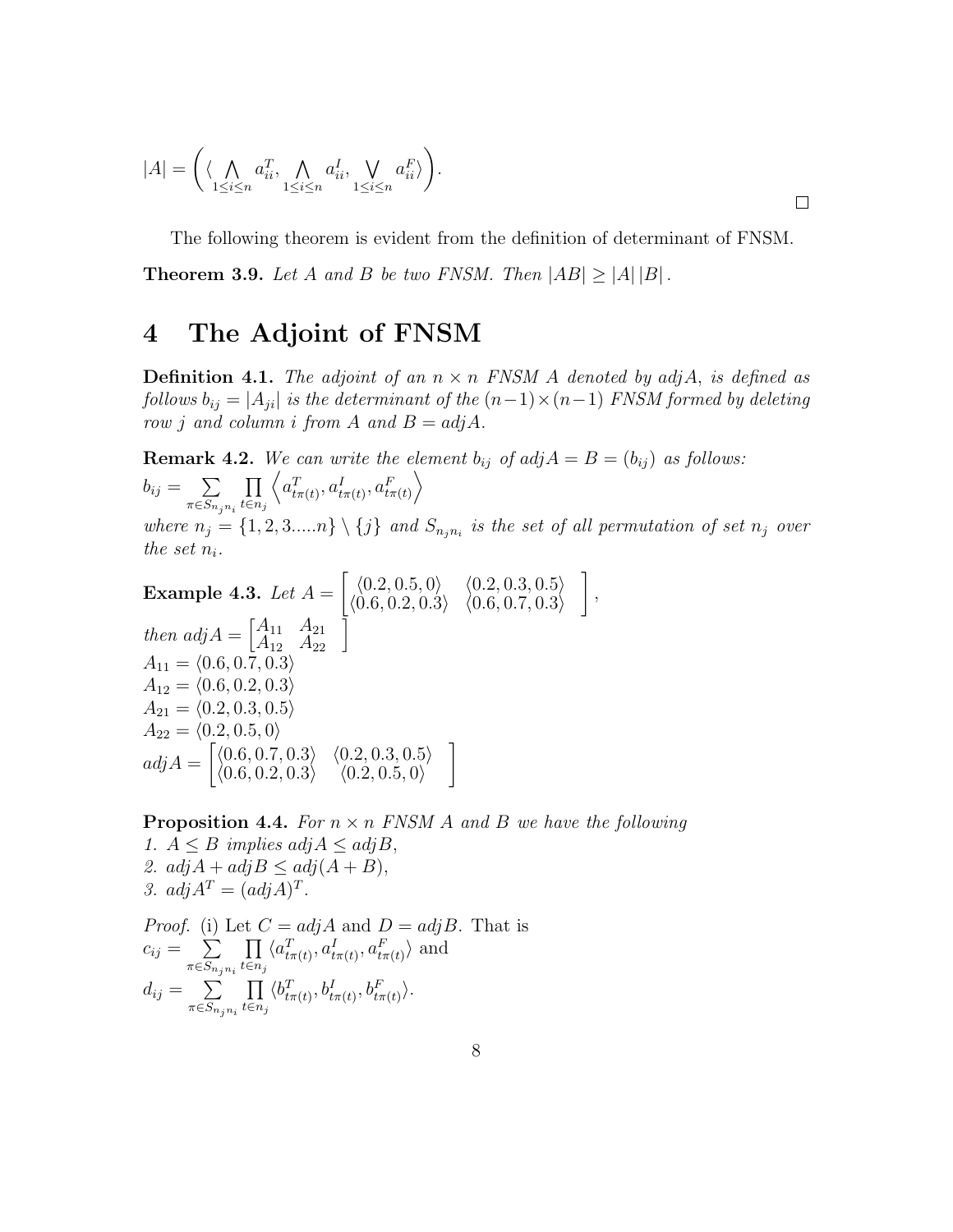It is clear that  $c_{ij} \leq d_{ij}$  since  $a_{t\pi(t)}^T \leq b_{t\pi(t)}^T$  $a_{t\pi(t)}^I \leq b_{t\pi(t)}^I$  $a_{t\pi(t)}^F \ge b_{t\pi(t)}^F$  for every  $t \neq j, \pi(t) \neq i$ .

(ii) Since  $A$ ,  $B \leq A + B$ , it is clear that  $adj A$ ,  $adj B \leq adj(A + B)$  and so  $adj A + adj B \leq adj(A + B)$ .

(iii)Let 
$$
B = adj A
$$
 and  $C = adj A^T$ . Then  
\n
$$
b_{ij} = \sum_{\pi \in S_{n_j n_i}} \prod_{t \in n_j} \langle a_{t\pi(t)}^T, a_{t\pi(t)}^I, a_{t\pi(t)}^F \rangle
$$
 and  
\n
$$
c_{ij} = \sum_{\pi \in S_{n_j n_i}} \prod_{\pi(t) \in n_j} \langle a_{t\pi(t)}^T, a_{t\pi(t)}^I, a_{t\pi(t)}^F \rangle,
$$
\nwhich is the element  $b_{ji}$ . Hence  $(adj A)^T = adj A^T$ .

**Proposition 4.5.** Let A be an  $n \times n$  FNSM. Then (1) A  $adjA \geq |A| I_n$ ,  $(2)$   $(adjA)A \geq |A|I_n$ .

*Proof.* (1) Let  $C = A \ adj A$ . The i-th row of A is  $(\langle a_{i1}^T, a_{i1}^I, a_{i1}^F \rangle)$  $\langle a_{i2}^T, a_{i2}^I, a_{i2}^F \rangle \dots, \langle a_{in}^T, a_{in}^I, a_{in}^F \rangle$ ). By the definition of  $adjA$ , the j-th column of  $adjA$  is given by  $(|A_{j1}|, |A_{j2}|, ..., |A_{jn}|)^T$ . So that  $\langle c_{ij}^T, c_{ij}^I, c_{ij}^F \rangle = \sum_{k=1}^n \langle a_{ik}^T, a_{ik}^I, a_{ik}^F \rangle |A_{jk}| \geq 0$  and hence  $\langle c_{ii}^T, c_{ii}^I, c_{ii}^F \rangle = \sum_{k=1}^n \langle a_{ik}^T, a_{ik}^I, a_{ik}^F \rangle |A_{ik}|$ which is equal to |A|. Thus  $C = Aadj A \ge |A| I_n$ .  $\Box$ (2) The proof is similar to (1).

**Proposition 4.6.** If a FNSM matrix A has a zero row then  $adj A = (\langle 0, 0, 1 \rangle)$ (the zero matrix).

 $|A_{ki}| \langle a_{kj}^T a_{kj}^I a_{kj}^F \rangle$ . If the i-th row of A *Proof.* Let  $H = (adj A)A$ . That is,  $h_{ij} = \sum$  $\boldsymbol{k}$ is zero, that means  $(\langle 0, 0, 1 \rangle)$ , then  $A_{ki}$  contains a zero row where  $k \neq i$  and so  $|A_{ki}| = \langle 0, 0, 1 \rangle$  (by the Theorem 3.7) for every  $k \neq i$  and if  $k = i$ , then  $a_{ij} = 0$  for every j and hence  $|A_{ki}| \langle a_{kj}^T, a_{kj}^I, a_{kj}^F \rangle = (\langle 0, 0, 1 \rangle).$ ∑  $\boldsymbol{k}$ Thus  $(\text{adj}A)A = (\langle 0, 0, 1 \rangle)$  $\Box$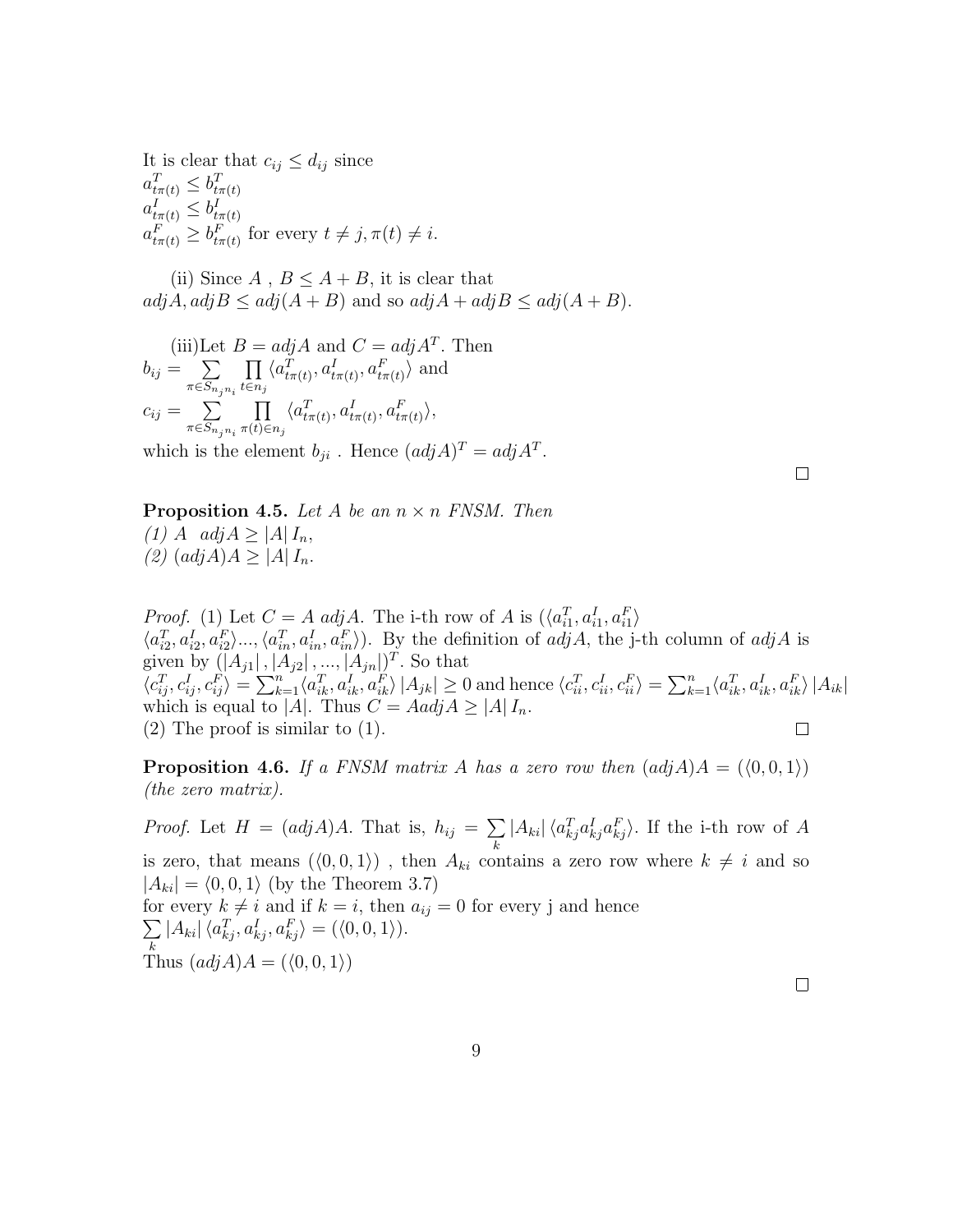**Theorem 4.7.** For a FNSM A we have  $|A| = |adjA|$ .

Proof. Since 
$$
adj A = \begin{bmatrix} |A_{11}| & |A_{22}| & \cdots & |A_{n1}| \\ |A_{12}| & |A_{22}| & \cdots & |A_{n2}| \\ \vdots & \vdots & \vdots & \vdots \\ |A_{1n}| & |A_{2n}| & \cdots & |A_{nn}| \end{bmatrix}
$$
  
\nwe have  
\n
$$
|adj A| = \sum_{\pi \in S_n} |A_{1\pi(1)}| |A_{2\pi(2)}| \dots |A_{n\pi(n)}|
$$
\n
$$
= \sum_{\pi \in S_n} \prod_{i=1}^n |A_{i\pi(i)}|
$$
\n
$$
= \sum_{\pi \in S_n} \prod_{i=1}^n \sum_{\pi \in S_{n_i} n_{\pi(i)}} \prod_{t \in n_i} \langle a_{i\theta(t)}^T, a_{i\theta(t)}^T, a_{i\theta(t)}^T \rangle]
$$
\n
$$
= \sum_{\pi \in S_n} [(\sum_{\pi \in S_{n_1} n_{\pi(1)}} \prod_{t \in n_1} \langle a_{i\theta(t)}^T, a_{i\theta(t)}^T, a_{i\theta(t)}^T \rangle)]
$$
\n
$$
= \sum_{\pi \in S_n} [(\sum_{\pi \in S_{n_1} n_{\pi(1)}} \prod_{t \in n_1} \langle a_{i\theta(t)}^T, a_{i\theta(t)}^T, a_{i\theta(t)}^T \rangle)]
$$
\n
$$
= \sum_{\pi \in S_n} [(\prod_{t \in n_1} \langle a_{i\theta(t)}^T, a_{i\theta(t)}^T, a_{i\theta(t)}^T, a_{i\theta(t)}^T \rangle)]
$$
\nfor some  $\theta_1 \in S_{n_1 n_{\pi(1)}}$ ,  $\theta_2 \in S_{n_2 n_{\pi(1)}}$ , ...,  $\theta_n \in S_{n_n n_{\pi(n)}}$   
\n
$$
= \sum_{\pi \in S_n} [a_{2\theta_1(2)} a_{3\theta_1(3)}...a_{n\theta_1(n)} (a_{1\theta_2(1)} a_{3\theta_2(3)}...a_{n\theta_2(n)})... (a_{1\theta_n(1)} a_{2\theta_n(2)}...a_{n-1\theta_n(n-1)})]
$$
\nfor some  $\theta_1 \in S_{n_1 n_{\pi(1)}}$ 

which is the expansion of  $|A|$ . This complete the proof.

**Definition 4.8.** An  $m \times n$  FNSM A is said to be constant if  $\langle a_{ik}^T, a_{ik}^I, a_{ik}^F \rangle = \langle a_{jk}^T, a_{jk}^I, a_{jk}^F \rangle$ for all  $i, j, k$ , that is its row are equal to each other.

**Proposition 4.9.** Let  $A$  be an  $n \times n$  constant FNSM Then we have:  $(1)$ .  $(\text{adj }A)^T$  is constant, (2).  $C = A(\text{adj }A)$  is constant and  $C_{ij} = |A|$  which is the least element in A.

*Proof.* (1) Let 
$$
B = adjA
$$
. Then  
\n
$$
b_{ij} = \sum_{\pi \in S_{n_j n_i}} \prod_{t \in n_j} (\langle a_{t\pi(t)}^T, a_{t\pi(t)}^I, a_{t\pi(t)}^F \rangle) \text{ and } b_{ik} = \sum_{\pi \in S_{n_k n_i}} \prod_{t \in n_k} (\langle a_{t\pi(t)}^T, a_{t\pi(t)}^I, a_{t\pi(t)}^F \rangle).
$$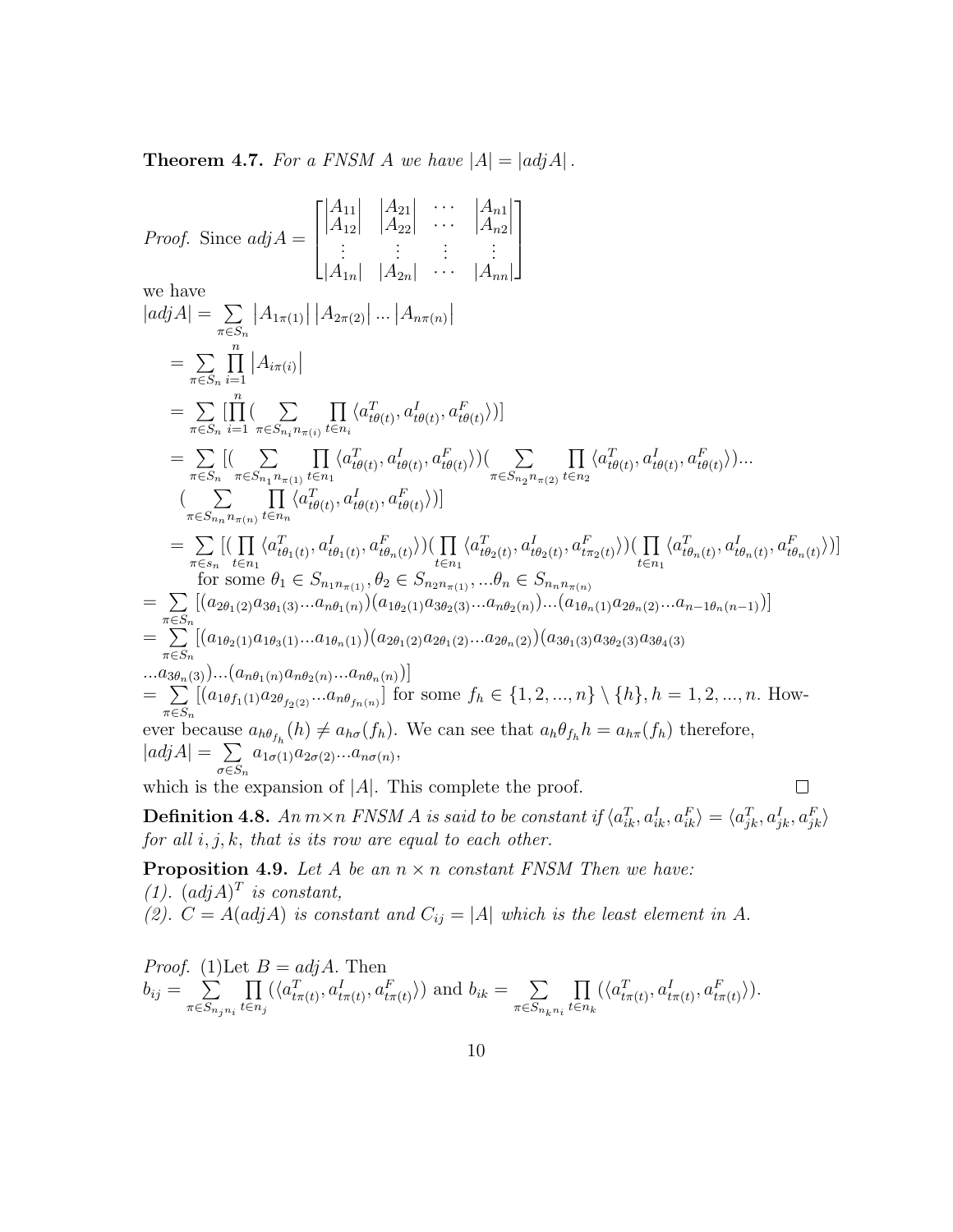We notice that  $b_{ij} = b_{ik}$  since the numbers  $\pi(t)$  of columns cannot be changed in the two expansion of  $b_{ij}$  and  $b_{ik}$ . So that  $(adjA)^T$  is constant.

(2) Since A is constant we can see that  $A_{jk} = A_{ik}$  and so  $|A_{jk}| = |A_{ik}|$  for every *i*,  $j \in \{1, 2, ..., n\}$ . Thus

$$
c_{ij} = \sum_{k=1}^{n} (\langle a_{ik}^T, a_{ik}^I, a_{ik}^F \rangle) |A_{jk}|
$$
  
= 
$$
\sum_{k=1}^{n} (\langle a_{ik}^T, a_{ik}^I, a_{ik}^F \rangle) |A_{ik}|
$$
  
= 
$$
|A|.
$$

Now,  $|A| = \sum$  $\pi \in S_n$  $a_{1\pi(1)}a_{2\pi(2)}...a_{n\pi(n)}$  $= a_{2\pi(2)} a_{3\pi(3)} ... a_{n\pi(n)}$ 

for any  $\pi \in S_n$  (since A is constant). Taking  $\pi$  as the identity permutation we get  $|A|=a_{11}a_{22}...a_{nn}$  which is the least element in A.  $\Box$ 

**Definition 4.10.** For a FNSM  $A \in \mathcal{F}_{n \times n}$  we have the following (1) If  $A \geq I_n$ , then A is called reflexive. (2) If  $a_{ii} \geq a_{ij}$ , then A is called weakely reflexive for all  $i, j \in \{1, 2, ..., n\}$  where  $A = (a_{ij}) = (\langle a_{ij}^T, a_{ij}^I, a_{ij}^F \rangle)$  $(3)$ If  $A = A^T$ , then A is called symmetric  $(4)$ If  $A = A^2$ , then A is called idempotent (5)If  $A^2 \leq A$ , then A is called transitive.

**Proposition 4.11.** Let A be an  $n \times n$  reflexive FNSM. Then  $adj A = A^k$  where  $A^k$ is idempotent and  $k \leq n-1$ .

 $\Box$ 

*Proof.* The proof of the proposition is similar to fuzzy matrices refer[?].

**Proposition 4.12.** Let A be an  $n \times n$  reflexive FNSM. Then we have the following:  $(1)$  $adj A<sup>2</sup> = (adj A)<sup>2</sup> = adj A$ , (2)If A is idempotent, then  $adj A = A$ ,  $(3)$ *adjA* is reflexive,  $(4)$  $adj(adjA) = adjA,$  $(5)$ adj $A > A$ ,  $(6)A(adjA) = (adjA)A = adjA.$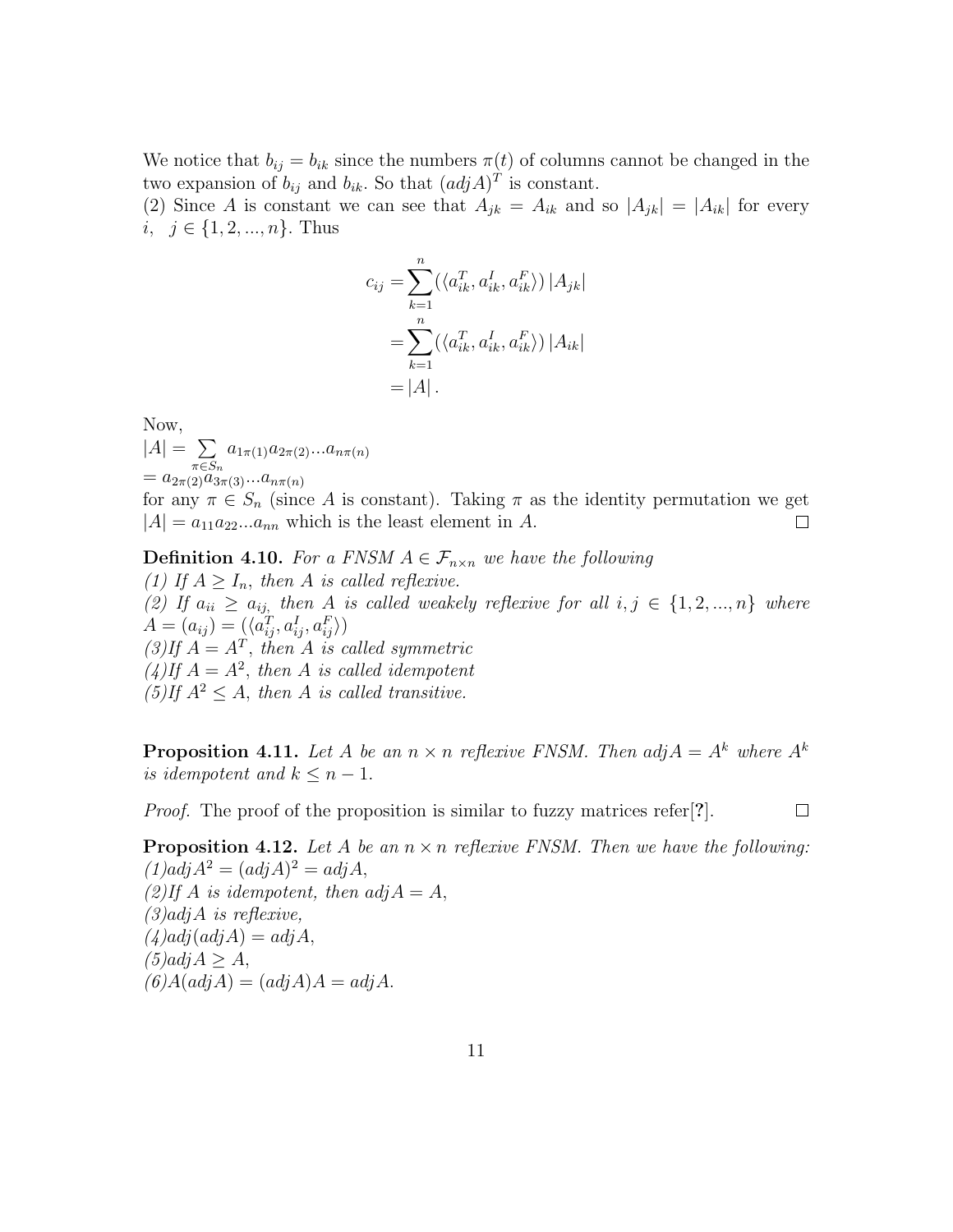*Proof.* (1) Since A is reflexive, we get  $A^2$  is also reflexive and  $adj A^2 = (A^2)^k =$  $(A^k)^2 = (adj A)^2$ . But since  $A^k$  is idempotent, we have  $(adj A)^2 = (adj A)$ . (2)We have by proposition 2.10 that  $adj A = A^k (k \leq n-1)$ . But we have also that A is idempotent. So  $A^k = A$ . Thus  $adj A = A$ .

(3) Let 
$$
B = adjA
$$
. That is,  
\n
$$
(\langle b_{ii}^T b_{ii}^I b_{ii}^F \rangle) = \sum_{\pi \in S_{n_i}} \prod_{t \in n_i} \langle a_{t\pi(t)}^T, a_{t\pi(t)}^I, a_{t\pi(t)}^F \rangle.
$$

Taking the identity permutation  $\pi(t) = t$  we get  $(\langle b_{ii}^T, b_{ii}^T, b_{ii}^T \rangle) \ge \langle a_{11}^T a_{22}^T ... a_{i-1i-1}^T a_{i+1i+1}^T ... a_{nn}^T, a_{11}^T a_{22}^T ... a_{i-1i-1}^T a_{i+1i+1}^T ... a_{nn}^T,$  $a_{11}^F a_{22}^F... a_{i-1i-1}^F a_{i+1i+1}^F... a_{nn}^F = (\langle 1, 1, 0 \rangle)$  that is  $\langle b_{ii}^T, b_{ii}^I, b_{ii}^F \rangle = \langle 1, 1, 0 \rangle$  and  $adjA$  is thus reflexive.

(4) Since A is reflexive, we get  $adjA$  is idempotent by the above proposition and reflexive by (3). So that by (2)  $adj(adjA) = adjA$ .  $\int_{\alpha}^{1} d\theta \, dA$  That is

$$
(\delta) \text{ Let } B = aqA. \text{ That is}
$$
  

$$
(\langle b_{ij}^T b_{ij}^I b_{ij}^F \rangle) = \sum_{\pi \in S_{n_j n_i}} \prod_{t \in n_j} \langle a_{t\pi(t)}^T, a_{t\pi(t)}^I, a_{t\pi(t)}^F \rangle.
$$

Taking the identity permutation  $\pi(h) = h, \pi(i) = j, h \neq i$ , that is the permutation  $\begin{bmatrix} 1 & 2 & 3 & \cdots & i & \cdots & j-1 & j+1 & \cdots & n \end{bmatrix}$ ]

$$
[1 \ 2 \ 3 \ \cdots \ j \ \cdots \ j-1 \ j+1 \cdots n]
$$
  
\nthen  $\langle a_{11}^T a_{22}^T \ldots a_{i-1i-1}^T a_{i+1i+1}^T \ldots a_{nn}^T,$   
\n $a_{11}^T a_{22}^T \ldots a_{i-1i-1}^T a_{i+1i+1}^T \ldots a_{nn}^T, a_{11}^T a_{22}^T \ldots a_{i-1i-1}^T a_{i+1i+1}^T \ldots a_{nn}^T,$   
\nis a term of  $\langle b_{ij}^T, b_{ij}^T, b_{ij}^T, b_{ij}^T \rangle$ . So that  
\n $\langle b_{ij}^T, b_{ij}^T, b_{ij}^T \rangle \ge \langle a_{11}^T, a_{22}^T \ldots a_{i-1i-1}^T a_{i+1i+1}^T \ldots a_{nn}^T = \langle a_{ij}^T, a_{ij}^T, a_{ij}^T \rangle.$   
\nTherefore  $B = adj A \ge A$ .  
\n(6) Let  $C = A(adj A)$  and  $D = (adj A)A$ . Then  
\n $\langle c_{ij}^T, c_{ij}^T, c_{ij}^F \rangle = \sum_{k=1}^n \langle a_{ik}^T, a_{ik}^T, a_{ik}^F \rangle |A_{jk}|$   
\n $\ge \langle a_{ii}^T, a_{ii}^T, a_{ii}^T, a_{ii}^F \rangle |A_{ji}| = |A_{ji}| = (\langle b_{ij}^T, b_{ij}^T, b_{ij}^F \rangle)$  and  $d_{ij} = \sum_{k=1}^n |A_{ki}| \langle a_{kj}^T, a_{kj}^T, a_{kj}^F \rangle$   
\n $\ge |A_{ji}| \langle a_{jj}^T, a_{ij}^T, a_{ij}^F \rangle$   
\n $= |A_{ji}| = (\langle b_{ij}^T, b_{ij}^T, b_{ij}^F \rangle).$   
\nThus we have  $A(adj A) \ge adj A$  and  $(adj A)A \ge adj A$ . But by (1) and (5) and

proposition [4.11] we see that  $adjA = (adjA)(adjA) \geq AadjA$ . So that  $A(adjA) =$  $adjA$ . Also  $adjA = (adjA)(adjA) \geq (adjA)A$  so that  $(adjA)A = adjA$ . Thus we get  $A(adjA) = (adjA)A = adjA.$  $\Box$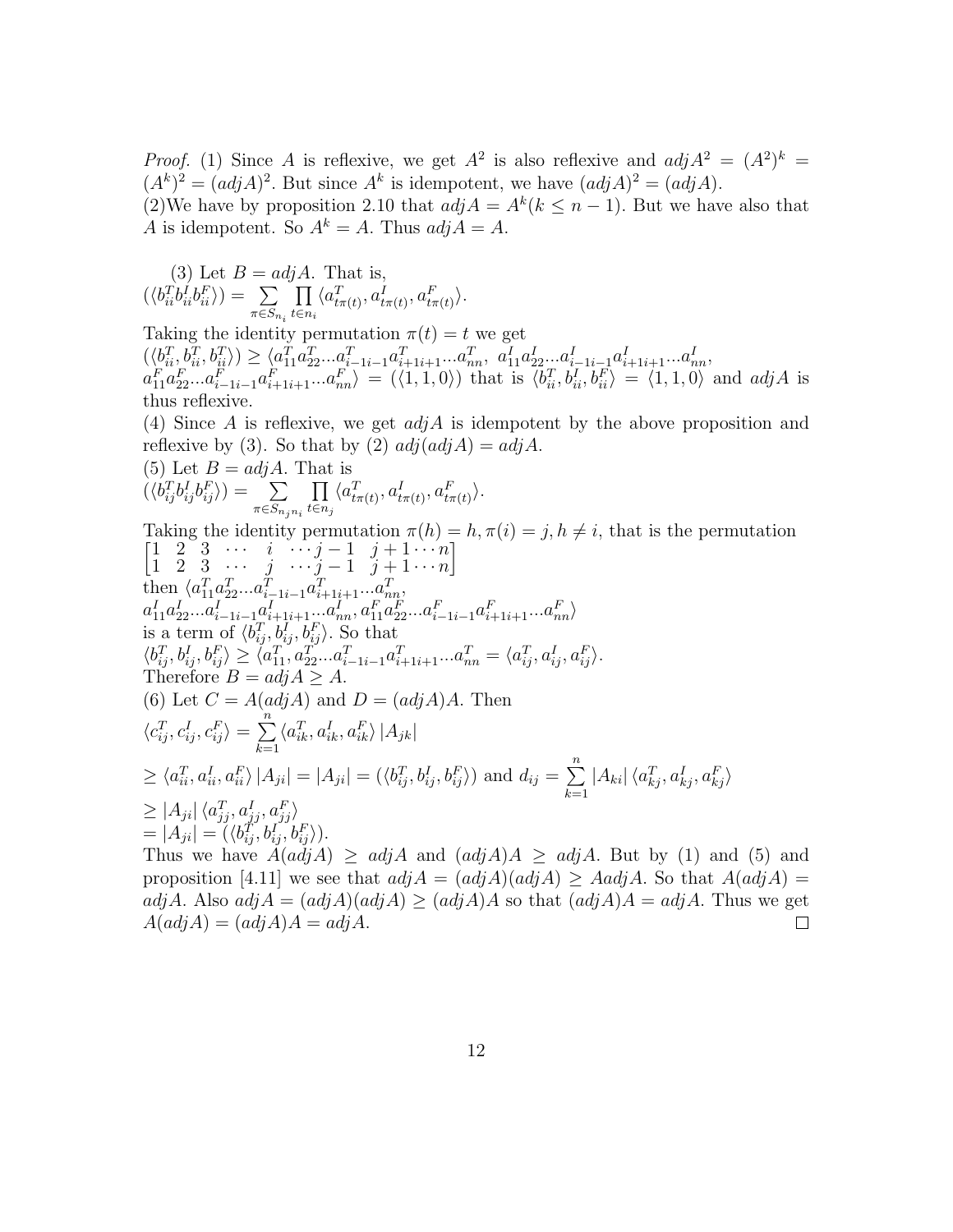#### Example 4.13.

$$
Let A = \begin{bmatrix} \langle 1, 1, 0 \rangle & \langle 0.2, 0.3, 0.5 \rangle \\ \langle 0.6, 0.2, 0.3 \rangle & \langle 1, 1, 0 \rangle \end{bmatrix}
$$
  
\nThen  
\n
$$
A_{11} = \langle 1, 1, 0 \rangle,
$$
  
\n
$$
A_{12} = \langle 0.6, 0.2, 0.3 \rangle
$$
  
\n
$$
A_{21} = \langle 0.2, 0.3, 0.5 \rangle,
$$
  
\n
$$
A_{22} = \langle 1, 1, 0 \rangle
$$
  
\n
$$
A^2 = \begin{bmatrix} \langle 1, 1, 0 \rangle & \langle 0.2, 0.3, 0.5 \rangle \\ \langle 0.6, 0.2, 0.3 \rangle & \langle 1, 1, 0 \rangle \end{bmatrix} \begin{bmatrix} \langle 1, 1, 0 \rangle & \langle 0.2, 0.3, 0.5 \rangle \\ \langle 0.6, 0.2, 0.3 \rangle & \langle 1, 1, 0 \rangle \end{bmatrix}
$$
  
\n
$$
= \begin{bmatrix} \langle 1, 1, 0 \rangle & \langle 0.2, 0.3, 0.5 \rangle \\ \langle 0.6, 0.2, 0.3 \rangle & \langle 1, 1, 0 \rangle \end{bmatrix}
$$
  
\n
$$
A^2 \leq Aistransitive.
$$
  
\n
$$
adj A = \begin{bmatrix} \langle 1, 1, 0 \rangle & \langle 0.2, 0.3, 0.5 \rangle \\ \langle 0.6, 0.2, 0.3 \rangle & \langle 1, 1, 0 \rangle \end{bmatrix}
$$
  
\n
$$
A(adj A) = \begin{bmatrix} \langle 1, 1, 0 \rangle & \langle 0.2, 0.3, 0.5 \rangle \\ \langle 0.6, 0.2, 0.3 \rangle & \langle 1, 1, 0 \rangle \end{bmatrix} \begin{bmatrix} \langle 1, 1, 0 \rangle & \langle 0.2, 0.3, 0.5 \rangle \\ \langle 0.6, 0.2, 0.3 \rangle & \langle 1, 1, 0 \rangle \end{bmatrix}
$$
  
\n
$$
= \begin{
$$

It is clear that the above example satisfies of the above Theorem.

**Definition 4.14.** An  $n \times n$  FNSM A is called circular if and only if  $(A^2)^T \leq A$ , or more explicitly,  $\langle a_{jk}^T, a_{jk}^I, a_{ki}^F \rangle \langle a_{ki}^T, a_{ki}^I, a_{ki}^F \rangle \le \langle a_{ij}^T, a_{ij}^I, a_{ij}^F \rangle$  for every  $k = 1, 2, ...n$ .

**Theorem 4.15.** For an  $n \times n$  FNSM A we have the following:  $(1)$ If A is symmetric, then  $adjA$  is symmetric,  $(2)$ If A is transitive, then  $adjA$  is transitive,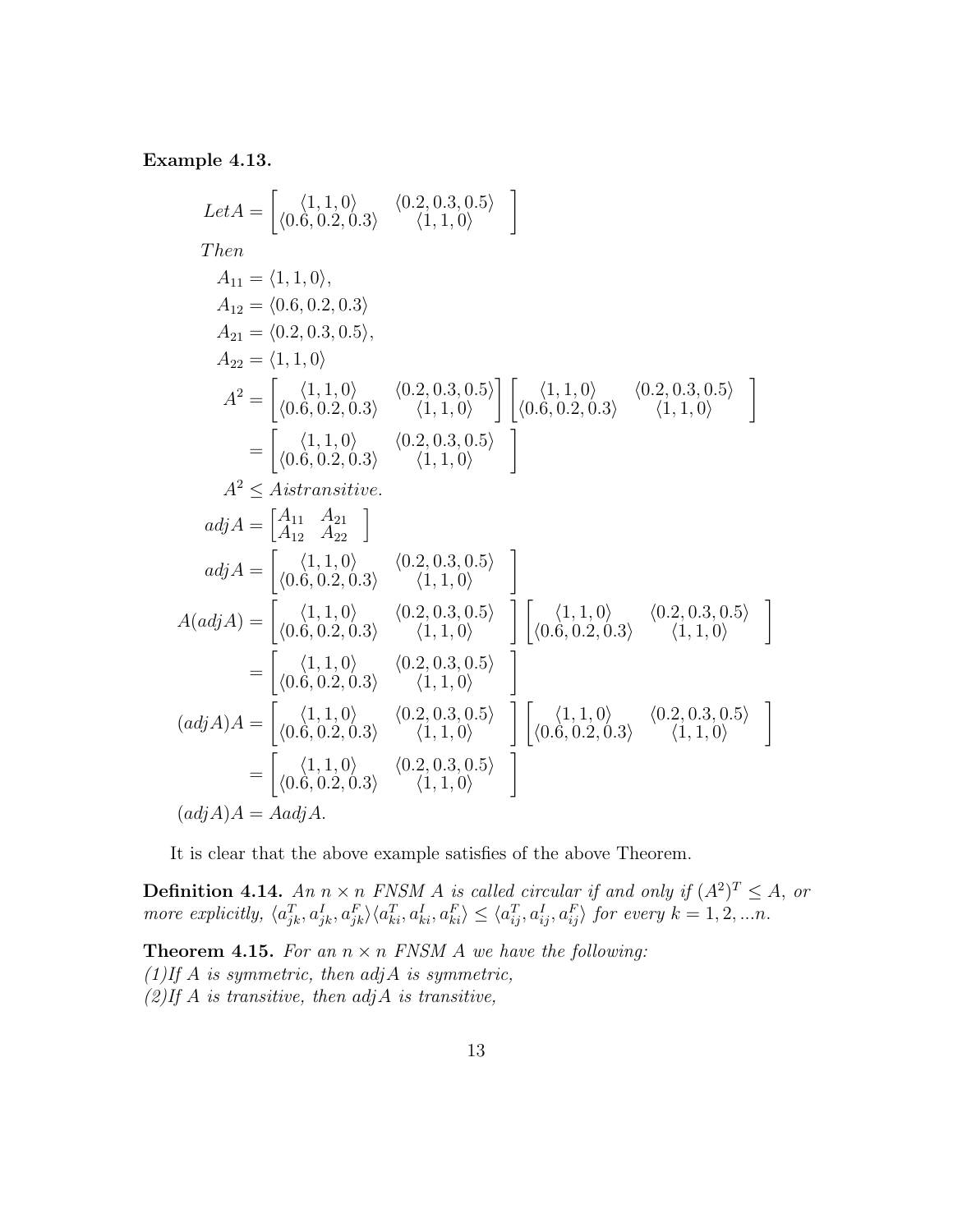(3) If  $A$  is circular, then  $adjA$  is circular.

*Proof.* (1) Let 
$$
B = adjA
$$
. Then  
\n
$$
\langle b_{ij}^T, b_{ij}^I, b_{ij}^F \rangle = \sum_{\pi \in S_{n_j n_i}} \prod_{t \in n_j} \langle a_{t\pi(t)}^T, a_{t\pi(t)}^I, a_{t\pi(t)}^F \rangle
$$
\n
$$
\sum_{\pi \in S_{n_i n_j}} \prod_{t \in n_i} \langle a_{\pi(t)t}^T, a_{\pi(t)t}^I, a_{\pi(t)t}^F \rangle = (\langle b_{ij}^T, b_{ij}^I, b_{ij}^F \rangle).
$$

(since  $A$  is symmetric).

(2)Let  $D = A_{ij}$ . We can determine the elements of D in terms of the elements of A as follows:  $\sim$ 

$$
\langle d_{hk}^T, d_{hk}^I, d_{hk}^k \rangle = \begin{cases} \langle a_{hk}^T, a_{hk}^I, a_{hk}^F \rangle & \text{if } h < i, k < j, \\ \langle a_{(h+1)k}^T, a_{(h+1)k}^I, a_{(h+1)k}^F \rangle & \text{if } h \ge i, k < j, \\ \langle a_{h(k+1)}^T, a_{h(k+1)}^I, a_{h(k+1)}^F \rangle & \text{if } h < i, k \ge j, \\ \langle a_{(h+1)(k+1)}^T, a_{(h+1)(k+1)}^I, a_{(h+1)(k+1)}^F \rangle & \text{if } h \ge i, k \ge j, \end{cases}
$$

where  $A_{ij}$  denotes the  $(n-1) \times (n-1)$  FNSM obtained from A by deleting the  $i-th$ row and column  $j$ .

Now we show that 
$$
A_{st}A_{tu} \leq A_{su}
$$
 for every  $t \in \{1, 2, ...n\}$ . Let  $R = A_{st}, C = A_{tu}, F = A_{su}$  and  $W = A_{st}A_{tu}$ . Note that A is transitive. Then  $\langle w_{ij}^T, w_{ij}^I, w_{ij}^F \rangle = \sum_{k=1}^{n-1} \langle r_{ik}^T, r_{ik}^I, r_{ik}^F \rangle \langle c_{kj}^T, c_{kj}^I, c_{kj}^F \rangle$   
\n $= \sum_{k=1}^{n-1} \langle a_{ik}^T a_{kj}^T, a_{ik}^I a_{kj}^I, a_{ik}^I a_{kj}^F \rangle \leq \langle a_{ij}^T, a_{ij}^I, a_{ij}^F \rangle$   
\n $= \langle f_{ij}^T, f_{ij}^I, f_{ij}^F \rangle$  if  $i < s, k < t, j < u$ ,  
\n $= \sum_{k=1}^{n-1} \langle a_{ik}^T a_{k(j+1)}^T, a_{ik}^I a_{k(j+1)}^I, a_{ik}^F a_{k(j+1)}^F \rangle \leq \langle a_{i(j+1)}^T, a_{i(j+1)}^I, a_{i(j+1)}^F \rangle$   
\n $= \langle f_{ij}^T, f_{ij}^I, f_{ij}^F \rangle$  if  $i < s, k < t, j \ge u$ ,  
\n $= \sum_{k=1}^{n-1} \langle a_{i(k+1)}^T a_{k(k+1)j}^T, a_{i(k+1)}^I a_{(k+1)j}^I, a_{i(k+1)}^F a_{(k+1)j}^F \rangle \leq \langle a_{ij}^T, a_{ij}^I, a_{ij}^F \rangle$   
\n $= \langle f_{ij}^T, f_{ij}^I, f_{ij}^F \rangle$  if  $i < s, k \ge t, j < u$ ,  
\n $= \sum_{k=1}^{n-1} \langle a_{i(k+1)}^T a_{k(k+1)(j+1)}^T, a_{i(k+1)}^I a_{(k+1)(j+1)}^I, a_{i(k+1)}^F a_{(k+1)(j+1)}^F \rangle$   
\n $\leq \langle a_{i(j+1)}^T, a_{i(j+$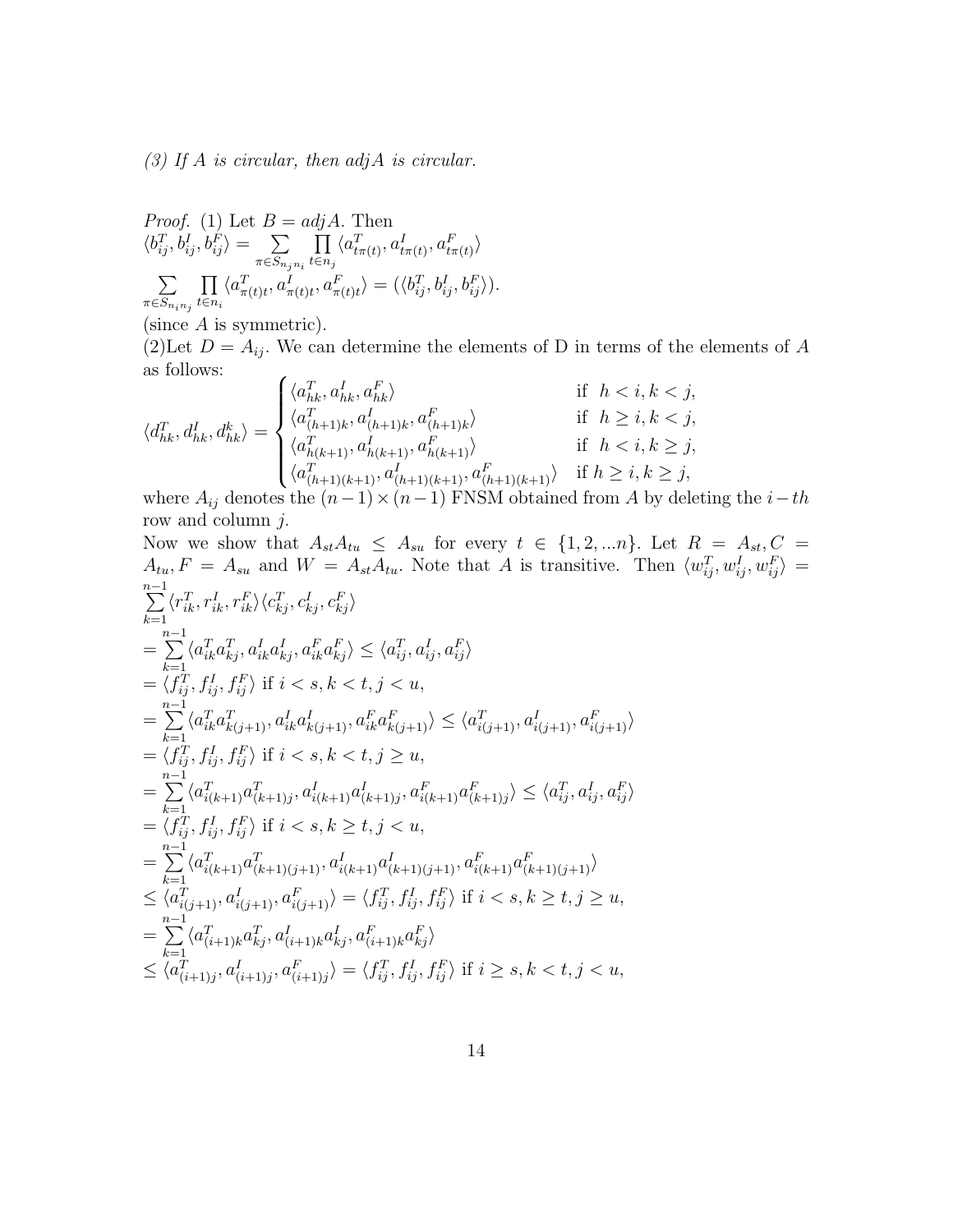$$
\begin{split}\n&= \sum_{k=1}^{n-1} \langle a_{(i+1)(k+1)}^T a_{(k+1)j}^T, a_{(i+1)(k+1)}^I a_{(k+1)j}^I, a_{(i+1)(k+1)}^F a_{(k+1)j}^F \rangle \\
&\leq \langle a_{(i+1)j}^T, a_{(i+1)j}^I, a_{(i+1)j}^F \rangle = \langle f_{ij}^T, f_{ij}^I, f_{ij}^F \rangle \text{ if } i \geq s, k \geq t, j < u, \\
&= \sum_{k=1}^{n-1} \langle a_{(i+1)(k+1)}^T a_{(k+1)(j+1)}^T, a_{(i+1)(k+1)}^I a_{(k+1)(j+1)}^I, a_{(i+1)(k+1)}^F a_{(k+1)(j+1)}^F \rangle \\
&\leq \langle a_{(i+1)(j+1)}^T, a_{(i+1)(j+1)}^I, a_{(i+1)(j+1)}^F \rangle = \langle f_{ij}^T, f_{ij}^I, f_{ij}^F \rangle \text{ if } i \geq s, k \geq t, j < u, \\
&= \sum_{k=1}^{n-1} \langle a_{(i+1)(k+1)}^T a_{k(j+1)}^I, a_{(i+1)k}^I a_{k(j+1)}^I, a_{(i+1)k}^F a_{k(j+1)}^F \rangle \\
&\leq \langle a_{(i+1)(j+1)}^T, a_{(i+1)(j+1)}^I, a_{(i+1)(j+1)}^F \rangle = \langle f_{ij}^T, f_{ij}^I, f_{ij}^F, f_{ij}^F \rangle \text{ if } i \geq s, k < t, j \geq u, \text{ Thus } w_{ij} \leq t, j \text{ in every case and therefore } \langle a_{st}^T, a_{st}^I, a_{st}^F \rangle |A_{tu}| \leq |A_{su}|. \text{ for every } t \in \{1, 2, \ldots n\} \\
\text{By theorem (3.9)} \\
&= \int_{j}^{j} \int_{u}^{u} a_{st}^F a_{st}^F \rangle \langle a_{st}^T, a_{st}^I, a_{st}^F \rangle \langle a_{st}^T, b_{st}^I, b_{st}^F, b_{st}^F
$$

Corollary 4.16. If a FNSM  $A$  is similarity then  $A$ adj $A$  is also Similarity.

Theorem 4.17. For any  $n \times n$  FNSM  $A$ , the FNSM AadjA is transitive.

Proof.

Let 
$$
C = AadjA, that is
$$
  
\n
$$
c_{ij} = \sum_{k=1}^{n} \langle a_{ik}^{T}, a_{ik}^{I}, a_{ik}^{F} \rangle |A_{jk}|
$$
  
\n
$$
= \langle a_{if}^{T}, a_{if}^{I}, a_{if}^{F} \rangle |A_{jf}| \text{ for some } f \in \{1, 2, 3, ...n\}, \text{ and}
$$
  
\n
$$
c_{ij}^{2} = \sum_{s=1}^{n} c_{is} c_{sj}
$$
  
\n
$$
= \sum_{s=1}^{n} \left( \sum_{l=1}^{n} (\langle a_{il}^{T}, a_{il}^{I}, a_{il}^{F} \rangle |A_{sl}|) \sum_{t=1}^{n} \langle a_{st}^{T}, a_{st}^{I}, a_{st}^{F} \rangle |A_{jt}| \right)
$$
  
\n
$$
= \sum_{s=1}^{n} \langle a_{ih}^{T}, a_{ih}^{I}, a_{ih}^{F} \rangle |A_{sh}| \langle a_{su}^{T}, a_{su}^{I}, a_{su}^{F} \rangle |A_{ju}|
$$
  
\n
$$
\leq \langle a_{ih}^{T}, a_{ih}^{I}, a_{ih}^{F} \rangle |A_{ju}|
$$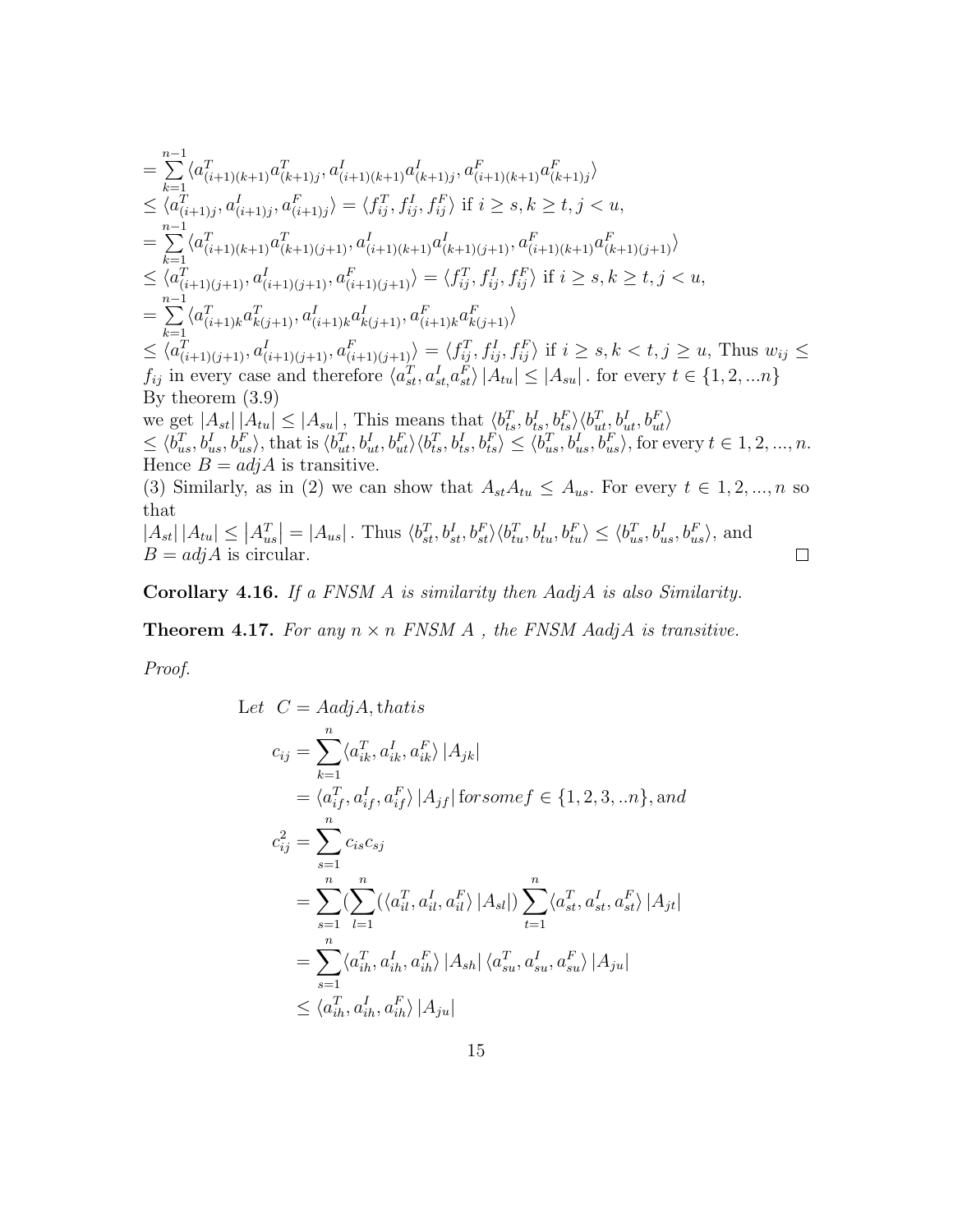$$
\leq \langle a_{if}^T, a_{jf}^I, a_{jf}^F \rangle |A_{jf}|,
$$

 $\Box$ 

for someh,  $u \in \{1, 2, ..., n\}$ .Thus $(Aadj A)^2 \leq Aadj A$ .

Example 4.18. LetA be a FNSM 
$$
\begin{bmatrix} \langle 0.1, 0, 0.3 \rangle & \langle 0.5, 0.6, 0.7 \rangle \\ \langle 0.2, 0.5, 0.3 \rangle & \langle 0.6, 0.2, 0.3 \rangle \end{bmatrix}
$$
  
\nThen  $(adj A) = \begin{bmatrix} \langle 0.6, 0.2, 0.3 \rangle & \langle 0.5, 0.6, 0.7 \rangle \\ \langle 0.2, 0.5, 0.3 \rangle & \langle 0.1, 0, 0.3 \rangle \end{bmatrix}$   
\n
$$
A(adj A) = \begin{bmatrix} \langle 0.1, 0, 0.3 \rangle & \langle 0.5, 0.6, 0.7 \rangle \\ \langle 0.2, 0.5, 0.3 \rangle & \langle 6, 2, 0.3 \rangle \end{bmatrix} \begin{bmatrix} \langle 0.6, 0.2, 0.3 \rangle & \langle 0.5, 0.6, 0.7 \rangle \\ \langle 0.2, 0.5, 0.3 \rangle & \langle 0.2, 0.3 \rangle \end{bmatrix} = \begin{bmatrix} \langle 0.2, 0.5, 0.3 \rangle & \langle 0.1, 0, 0.7 \rangle \\ \langle 0.2, 0.2, 0.3 \rangle & \langle 0.2, 0.5, 0.3 \rangle \end{bmatrix}
$$
  
\n
$$
(Aadj A)^{2} = \begin{bmatrix} \langle 0.2, 0.5, 0.3 \rangle & \langle 0.1, 0.0, 0.7 \rangle \\ \langle 0.2, 0.2, 0.3 \rangle & \langle 0.2, 0.5, 0.3 \rangle \end{bmatrix} \begin{bmatrix} \langle 0.2, 0.5, 0.3 \rangle & \langle 0.1, 0, 0.7 \rangle \\ \langle 0.2, 0.2, 0.3 \rangle & \langle 0.2, 0.5, 0.3 \rangle \end{bmatrix}
$$
  
\n
$$
(Aadj A)^{2} = \begin{bmatrix} \langle 0.2, 0.5, 0.3 \rangle & \langle 0.1, 0, 0.7 \rangle \\ \langle 0.2, 0.2, 0.3 \rangle & \langle 0.2, 0.5, 0.3 \rangle \end{bmatrix}
$$
<

We omit the proofs for type-II FNSM as the proofs are analogous to type-I FNSM. Conclusion:

In this paper we have introduced determinant and adjoint of two types of FNSMs and discussed some of its properties.

## References

- [1] K. Atanassov , Intuitionistic fuzzy sets, Fuzzy sets and systems, Vol. no 20, 1986, 87-96.
- [2] J.B Kim, A. Baartmans, Determinant Theory for Fuzzy Matrices, Fuzzy sets and systems, Vol 29, 1989, 349-356.
- [3] J.B. Kim, Idempotents and Inverse in Fuzzy Matrices, Malayasian Math, Vol. no 6(2), 1988, Managent Science.
- [4] J.B. Kim, Inverse of Boolean Matrices, Bull. Inst. Math Acod, Science Vol. no 12 (2), 1984, 125-128.
- [5] Mamouni Dhar, Said Broumi, Florentin Smarandache, A Nite on Square Neutrosophic Fuzzy Matrices, Vol. no 3, 2014.